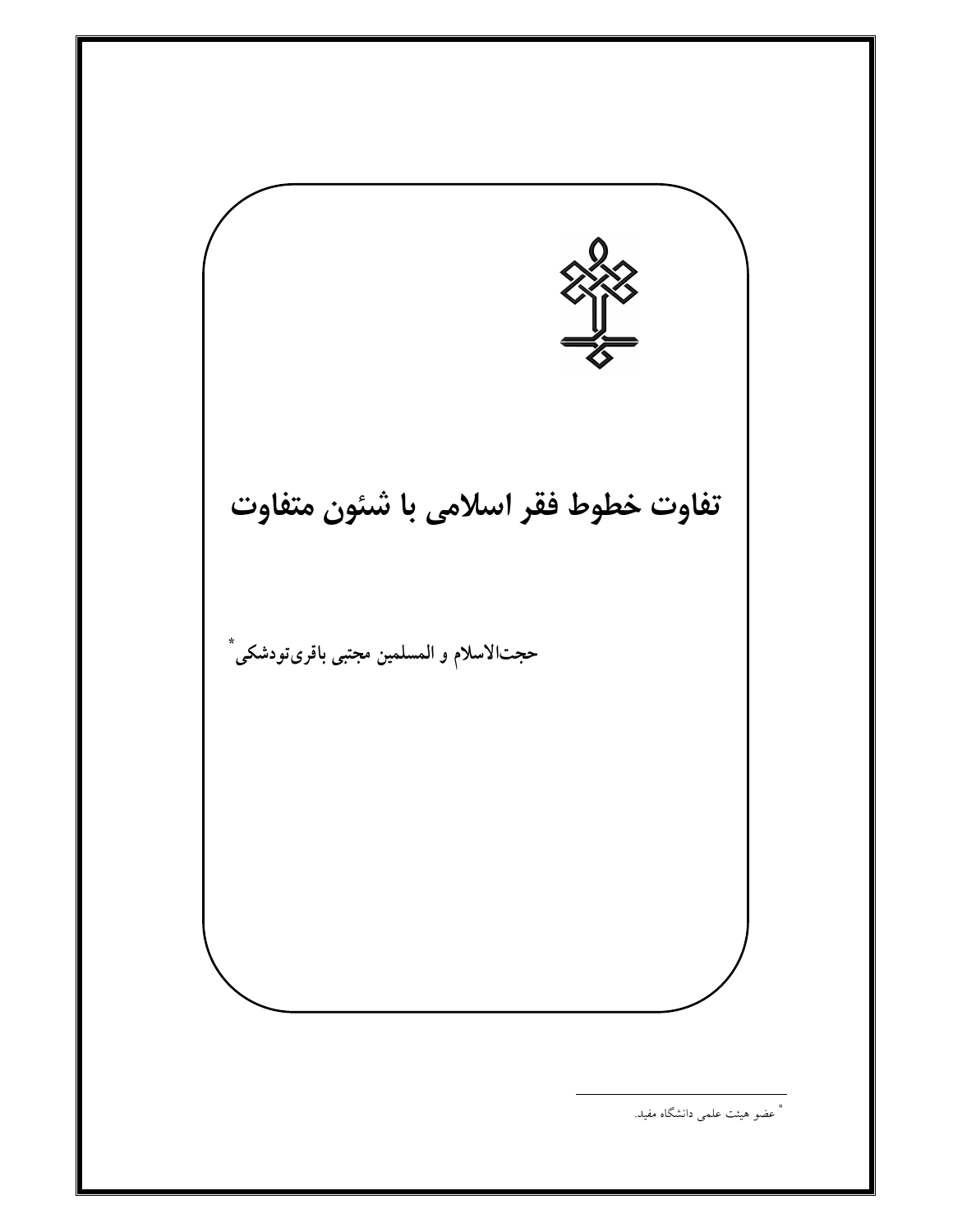#### مقدّمه

کار بردی کردن مالیات زکات از جمله مسایل مورد بحث حکومتهایی است که در عصر حاضر خواهان اجرای احکام اسلامی در جامعه میباشند و از جمله مسائل مورد ابتلا در خصوص این مسئله شناخت فقراء، مساکین ،قرض داران در راه ماندگان و دیگر مخارج در راه خدا میباشد.کدام شأن فقیر میتواند موجب استحقاق زكات گردد و كدام عادت مى تواند در نياز حد فقر دخالت داشته باشد.؟ ابهام درموصوع این حکم،موجب برداشتهای متفاوتی شده است ً و از ظاهر کلمات برخی از علما اینگونه بدست می آید که اسلا م دامنه وسیعی از عادات را در طبقات مختلف جامعه به رسمیت می شناسد و حاکم اسلامی، نیز در زمان پرداخت زکات، باید، این عادات را، که ترکشان موجب عسر و حرج است، رعایت کند.آیا دولت اسلامی باید هر طبقه ای را با خودش بسنجد. آیا حد فقر طبقات مختلف به خاطر داشتن سطوح مصرف مختلف و پیدا کردن عادات و شئون متفاوت با یکدیگر فرق می کند و به عبارت دیگر آیا شأن بدست آمده از ناحیه عادت افراد در کفایتی که دولت اسلامی باید آنرا تأمین کند تأثیرگذار است؟ و یا اینکه در حدّ فقر باید شأن واحدی لحاظ شود؟ و آیا میٍتوان شئون متفاوتی در نظر گرفت که خطوط فقر متفاوتی نیز، با آن متناظر گردد. سئوالاتی اینگونه و برداشتهای متفاوت بدست آمده از متون اسلامی در مورد حدّاقلّ کفایت با شئون مختلف، باعث شده است که الگوهای متفاوتی از حدّاقلٌ مصرف، که مورد سفارش کتب اخلاق است، به جامعه معرفی شود و رفع اختلاف و ابهام در این موارد، نیاز به یک کار عمیق دارد که با پاسخ به سئوالات بوجود آمده و رفع ابهام از موارد ًمذكور، زمينه شناخت الگوى صحيح مصرف اسلامى را فراهم کند. این تحقیق در صدد است که با بررسی رابطه شأن و خطّ فقر گامی در این مسیر بردارد و برای دستیابی به این امر ابتد لازم است ً بدانیم که مراد از شأن، فقر و خطّ فقر چیست تا بعد از آن به بررسی رابطه شأن و خطّ فقر بیردازیم.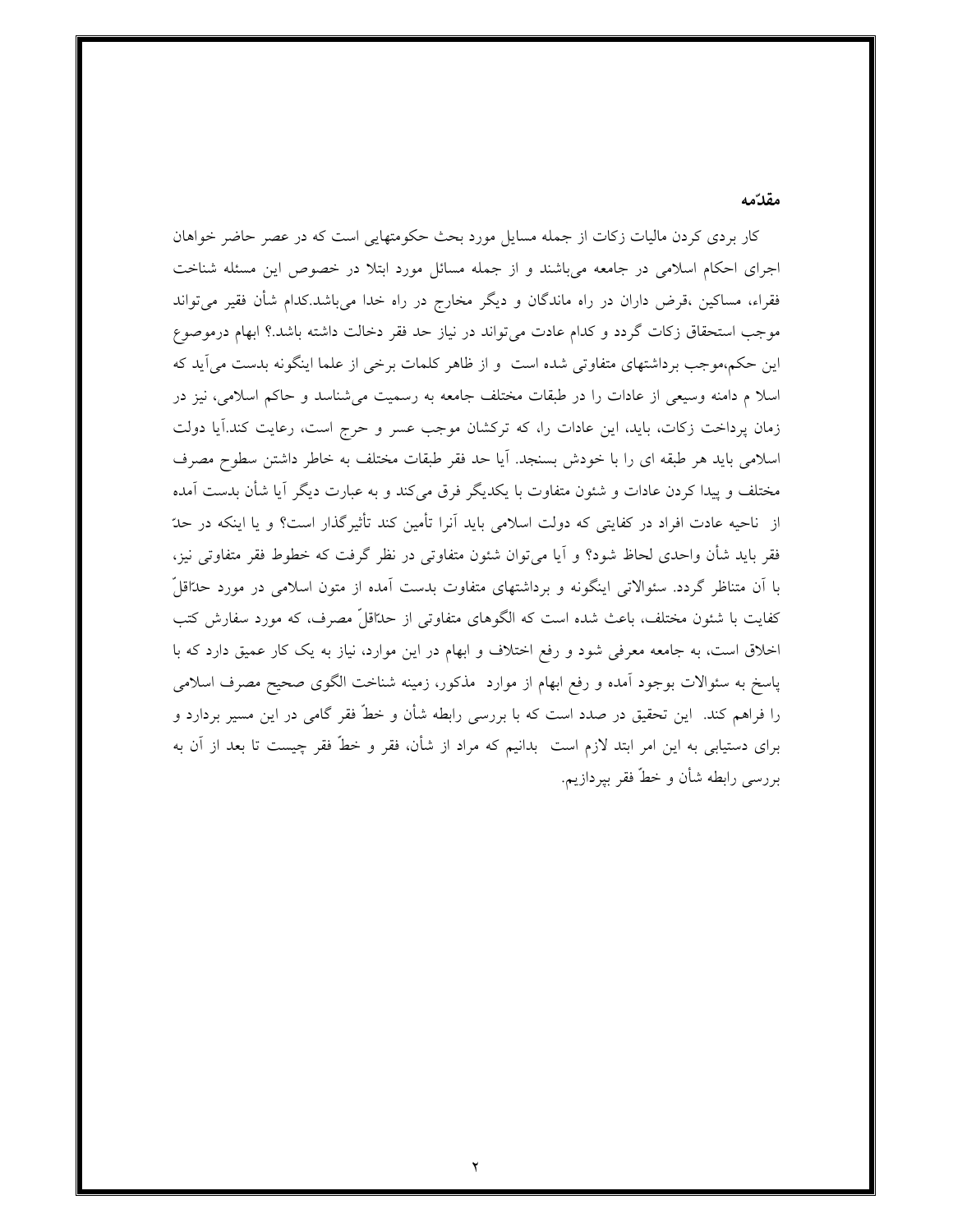۱. شأن، معنا، موارد استعمال و مصاديق آن

۱–۱. معنا و موارد استعمال شأن

شأن هم در زبان عربی هم در زبان فا رسی به معانی زیادی به کار برده شده است و شأن در لغت فارسی نیز از کتب عربی گرفته شده است و جمیع معانی ذکر شده در دو زبان عربی فارسی عبارت است از ۱ـ مقام ۲ـ کار ۳ـ کارمهم ۴ـ حال و وضعیّت ۵ـ پیوستگی میان استخوانهای سر ،که قوام وپایداری سر به آنها بستگی دارد یعنی استخوانهای سر وصورت که در طرفین سر قرار دارند ۶ـ رگه خاک در کوه که نخل در آن میروید ۷ـ مجرای اشک ۸ ــ خواستهها وحوائج و… ودر زبان فارسی نیز به معانی باره ، حق ، رسم ، قاعده ،کار ،قدر و منزلت، شکوه، و رتبه آمده است و بیشترین موارد استعمال آن در زبان عربی به معاني کار، مقام، حال و وضعيّت و کار مهم و بزرگ مي باشد.

همه معانی شأن در تحقیق حاضر مورد بحث نیست و فقط برخی از معانی نظیر، مقام، کار، کارمهم، حال، وضعيّت، خواستهها وحوائج و يا مصاديق أنها محلّ بحث رابطه شأن و خطّ فقر مىباشد.

با توجّه به اینکه مراد از نقش اساسی شأن در خطّ فقر، لحاظ نیازهای شأنی در آن، یعنی ًلحلظ نیاز مرتبط با مقام، حال، وضعیّت و کار در خطّ فقر است و همچنین با توجّه به اینکه این نیازها دارای مراتبند و همه مراتب أن مرتبط با خطّ فقر نميباشند، بنابراين، مطلب بعدي به تعريف نيازهاي شأني و شناخت مراتب ضروری آن می پردازد.

# ۲. نیازهای شأنبی، تعریف و مراتب آن

## ۱–۲. تعریف نیازهای شأنبی

مطابق معانی مختلف بیان شده از شأن و موارد مورد ابتلای آن، نیازهای شأنی وجود دارد. چنانچه شأن به معنای حال و وضعّیت باشد ،نیازهای مربوط به آن، نیازهایی است که در ارتباط با وضعّیت و حال شخص و در نتیجه در ارتباط با نیازهای فیزیکی و عادت است و چنانچه شأن به معنای کار باشد ،نیازهای مرتبط با آن، نیازهای کاری است و چنانچه شأن به معنای مقام باشد، نیازهای مرتبط با آن نیازهای مقامی و مرتبط با شرافت است. نیازهای شأنی، نیازهایی هستند که از یک فرد نسبت به فرد دیگر و از یک قشر و طبقه نسبت به قشر وطبقه دیگر متفاوت میگردد. نیازهای شأنی در ارتباط با تفاوتها میباشد. بعضی از اختلافات مربوط به طبیعت افراد است واین اختلافات وقوعشان ضروری است زیرا که انسان در بدن مادّی محصور است و بدن افراد به جهت اختلاف مواد با یکدیگر متفاوت است اختلاف در مواد نیز، ازناحیه ژنهای وراثتی، محیط جغرافیایی و آب و هوا بدست می آید. بنابراین، اختلاف در سن، وزن، قد، گرما، نور و رطوبت هوا، افعال گوناگون، نیازهای متفاوتی برای انسانها ایجاد می کند واین نیازها می توانند شؤون متفاوتي را براي افراد بوجود آورند. شأن دوازده سالهها با شأن بيست سالهها و شأن چهل سالهها فرق می کند همچنین شأن خانواده چهار نفره با شأن خانواده هشت نفره و یا نه نفره متفاوت است. چنانچه شأن انسانی که در هوای گرم زندگی میکند با شأن انسانی که در هوای سرد زندگی میکند متفاوت است،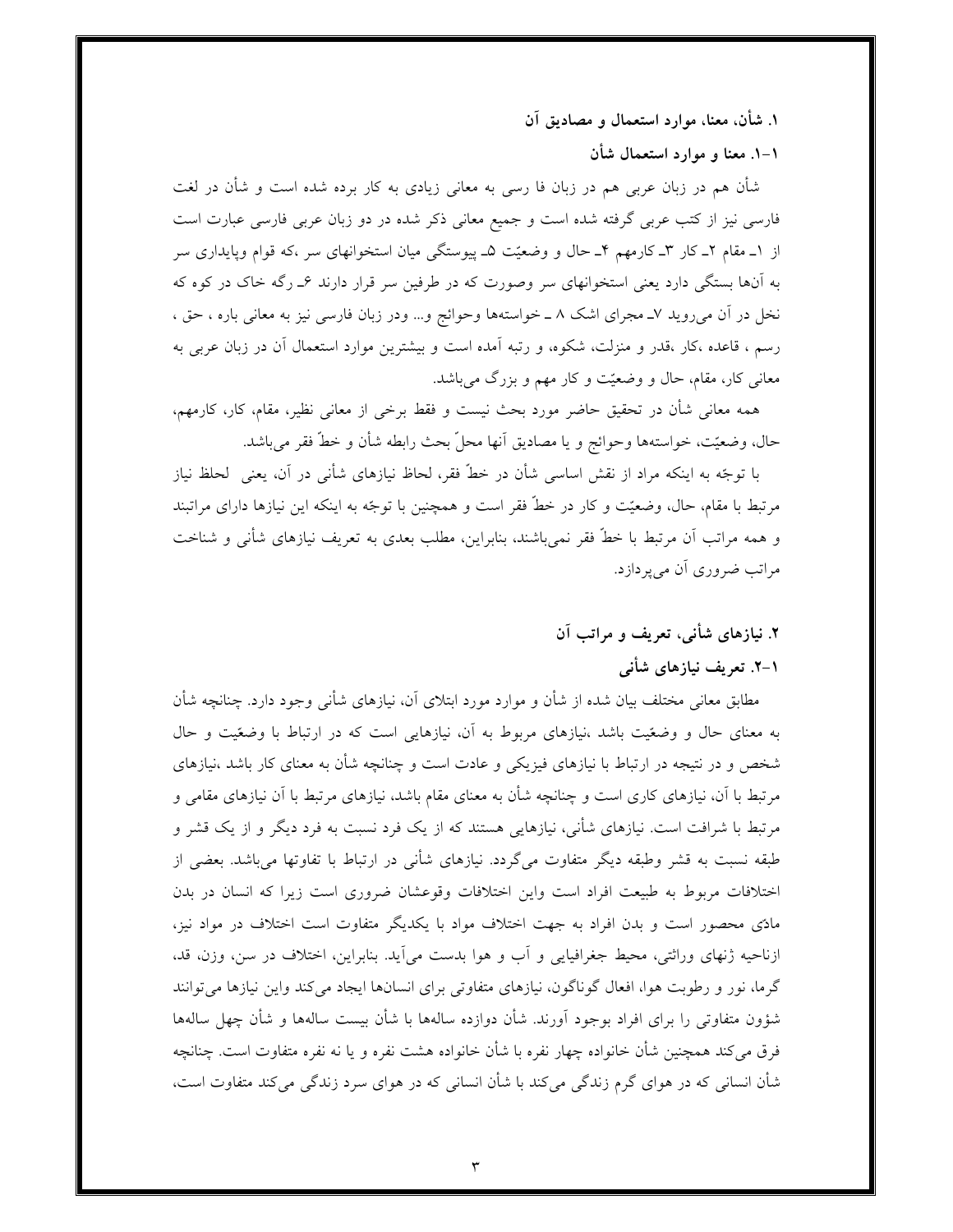همینگونه که انرژی لازم برای کار سنگین متفاوت از کار سبک است. برخی از این نیازها روزمرّه و عادّی هستند و بعضی اتّفاقی و غیر معمول نیازهای خوراک، پوشاک و مسکن معمولی هستند ولی درمان امراضی که علاج سختی دارند ، نظیر سرطان، امراض کلیوی ونیازهای مربوط به حوادث ناگهانی، نیازهای اتفاقي وغير معمول هستند.

اختلاف طبیعتها همچنین منجر به اختلاف در احساسات و ادراکات و در نتیجه اختلاف سلیقهها و عادات میگردد. انتخاب نوع کار و کالای مصرفی برای طبقات مختلف، عادات متفاوتی به همراه می آورد و بدین ترتیب هر کدام موجب شأن خاصی برای آنها میگردد. سطح معاشرت و موقعیّت افراد در جامعه ، هر کدام موجب شأنبی برای افراد می گردد ، فرهنگهای متفاوت شئوون متفاوت ایجاد می کند. شأن کرد، ترک و بلوچ ، شهری ، روستایی و چادر نشین با یکدیگر متفاوت است. همچنین نیاز کسی که در میان فامیل و اطرافیان خود در شهر وروستا مورد احترام واطاعت است، با فردی که اینگونه نیست متفاوت است. بنابراین نیازهای فیزیکی، آبرویی ،کاری و عادتی متفاوت، هرکدام میتوانند یک نیاز شأنی محسوب گردند که از میان آنها نیاز مرتبط با شرف ْ، آنهم شرافت نسب، مقام و دارایی، و همچنین نیازهای بوجود آمده از ناحیه عادت، بیشتر، مورد بحث میباشد.

#### ۲–۲. مراتب نیازهای شأنبی

## ۱–۲–۲. مراتب نیازهای شأنی به لحاظ وجود

با توجّه به اینکه ارضای نیازهای شأنی در حدّ فقر دارای مراتب است و همه مراتب آن ضروری نمي باشند، بنابراين، در اين قسمت به شناخت مراتب ارضا و حدّ ضروري أنها پرداخته مي شود. اين بحث،

… و شریف که جمع ان شرایف است یعنی صاحب شرف و در نزد مسلمین و بر کسی که از فرزندان پیامبر است، گفته میشود. در برخی روایات شرف واقعی به علم ، عقل، ادب و تواضع در مقابل شرف مرتبط با نسب و مال داده شده است، مثل روایتی که از علی (۶) رسیده است که شرف به عقل وادب است نه به مال و حسب. بنابراین همانگونه که از کلمات لغویون وموارد استعمال کلمه شرف در روایات ظاهر می شود، شرف اقسامی دارد یک قسم آن مربوط به افتخارات نیاکان است که از مصادیق بارز آن سادات و فرزندان ائمه (ع) می باشند. قسم دوّم مربوط به برتری مالی است که افرادی که در طبقات بالای جامعه زندگی می کنند و معمولاً دارای عادات راحت طلبانه می باشند، دارای این نوع شرف می باشند. از این افراد تعبیر به اشراف می شود و در روایات نیز، برای این قسم از اشراف مدحی وجود ندارد و قسم دیگری از شرف در ارتباط با علم، ادب، اسلام، ایمان، نماز شب، عقل و بقیه معنویّات میباشد که اکتسابی است و همچنین صاحب آن مستحقّ مدح است.

<sup>1.</sup> در کتاب قابوس (القاموس المحيط ١٥٧/١) أمده است که شرف به معنای علو، مکان بلند و مجد أمده است و مجد جز از طريق يدران و افتخارات نیاکان نمی!شد. در صحاح (جوهری، اسماعیل بن حمّاد الجوهری، الصحاح اللغه ٤/ ) و نهایه ابن اثیر (ابن اثیر ، النهایه ٣٦٧/١) مجمع البحرين ( الطريحي ،فخرالدين، المجمع البحرين،٢ جلدي، ٥٠١/ ٢) يز، بر اين دو معناي مكان بلند و مجد اشاره كرده اند، و لکن در نهایه ابن اثیر آمده است که مال نیز به منزله شرف نفس و پدران قرار داده شده است و همچنین در کتاب مجمع البحرین با تأکید بر اطلاق شریف بر صاحب مال، میگوید، در حدیث است که زمانی که شریف قومی به نزد شما آمد او را اکرام کنید، سئوال شد، شریف کیست؟ فرمودند: شریف کسی است که دارای مال است و در مورد اطلاق شریف بر صاحبان علم و مقام معنوی میگوید: شریف به این معنى به خاطر تشبيه مقام معنوى به مكان بالا استعمال شده است. در المنجد ( دارالمشرق، المنجدفي اللغهٔ و الاعلام، ص٣٨۴)نيز، أمده است، شرف یعنی صاحب شرف شد، و یعنی مقامش در دنیا و آخرت بزرگ شد همچنین از این ریشه شَرَف ْجمع آن اشراف است و به معنی مکان عالی میباشد و به همین جهت به کوهان شتر شرف البیّر گویند و همچنین به گوش انسان و بینی او اشراف الانسان میگویند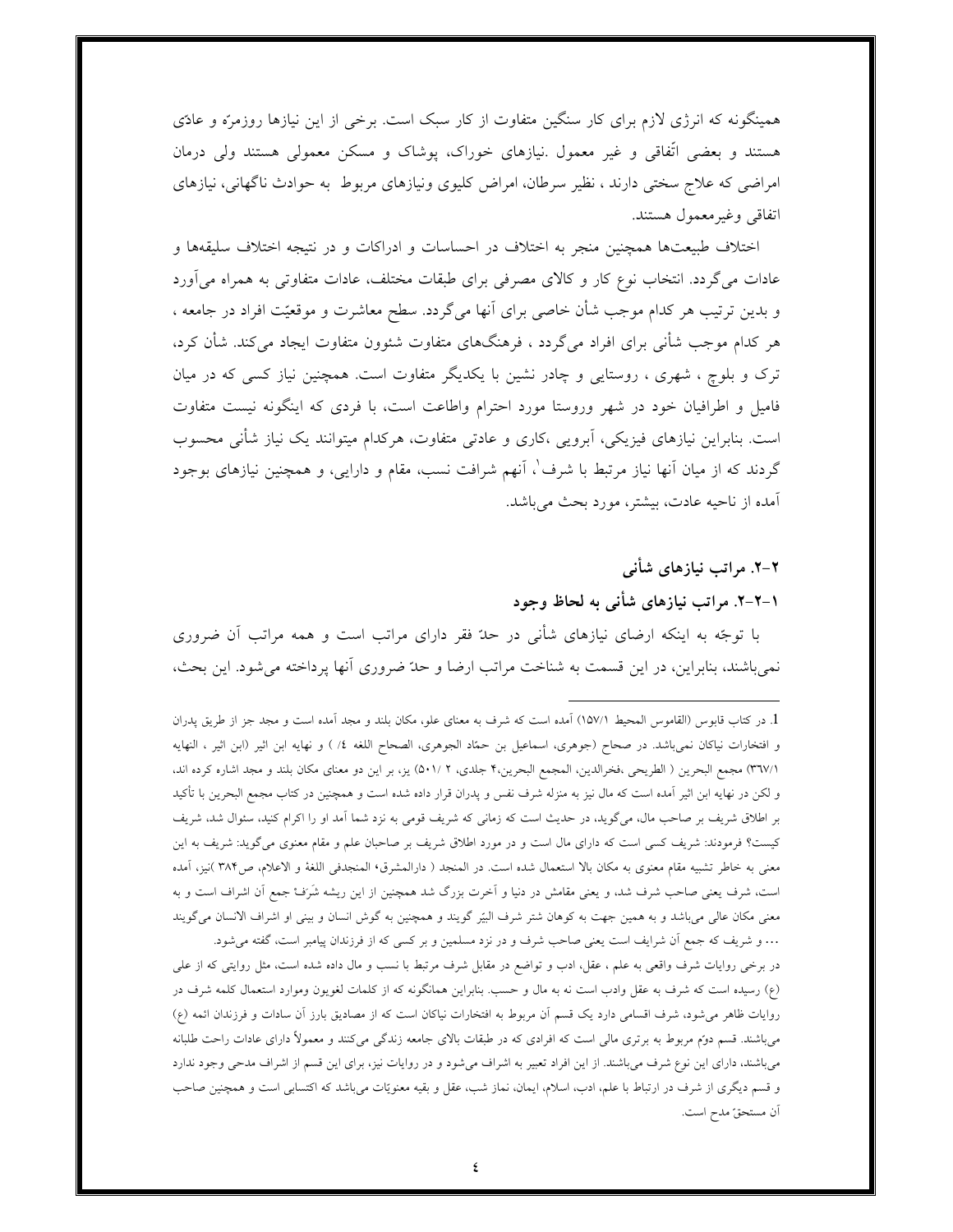به طور مبسوط، در مقاله ای با عنوان سطح مصرف از دیدگاه اسلام ٔ، بحث شده است که بخشی از آن، دراينجا، آورده مي شود.

نیازهای شأنی نیز، همانند بقیه نیازها دارای مراتبند و بر همین اساس شدت و ضعف می یابند و در نتیجه سه سطح ارضاء برای نیازهای شأنی همانند بقیّه نیازها قابل تصوّر است. سطح اول، دوّم و سوّم. سطح اول ، مرحله ای از ارضاء میباشد که فرد با آن در مشقّت بسر میبرد. سطح دوم ، مرحله ای از ارضاء میباشد که مشقّت را از فرد برطرف میسازد که از آن تعبیر به حدّ کفایت ارضاء میشود و سطح سوم مرحله ای است که بیش از کفایت میباشد ولی به مرحله اسراف نمی رسد و لذّت بیشتری را برای فرد به همراه می آورد. و بدین ترتیب ، یک مرحله از نیازهای شأنی نظیر رعایت آبرو، شرف و عادت که بیشترین بحث این مقاله به آن اختصاص می یابد مربوط به کمتر از کفایت است و سطحی به اندازه کفایت است و سطحی از آن مربوط به مراتب غیر ضروری است که به اسراف نمی رسد و حدی بیش از آن میباشد که وارد اسراف میگردد. در زمانی که حضرت علی (ع) درنهج البلاغه میفرمایند<sup>۳</sup> : ازصفات متَّقين است كه آنها درحال فقر نيز متجمّل اند، مراد حضرت مرتبه كمتر از كفاف تجمّل خواهي<sup>،</sup> است و وقتی امر به توسعه ، تجمّل و زینت میکنند مراد آنها رساندن اینگونه نیازها به حدّ کفایت است، و وقتی علمای اخلاق امر به پرهیز از زیادیهای حلال میکنند، مرادشان پرهیز از سطح سوّم مصرف حلال است. همچنین وقتی تشویق به رعایت شرف افراد میکنند مرادشان رعایت شرف و مقام افراد در حله کفایت است و وقتی نهی از اشرافیگری و اتراف میکنند مرادشان سطح بالاتر از سطح سوم مصرف و در حد اسراف است. بنابراین نیازهای شأنی نیز دارای مراتب ارضاء است، مرتبه کمتر از کفاف که نامناسب است، کفاف که مطلوب شرع است و مرتبه بالاتر از آن که حلال است، و بسا مکروه باشد و مرتبهای که اسراف است و دارای نهی و مذمّت می باشد.

<sup>2.</sup> دادگر، يداللّه و مجتبي باقري تودشكي، مقاله سطح مصرف از ديذگاه اسلام، نامه مفيد شماره ٢۴ ص ١١٥

<sup>3.</sup> خطب امام على (ع)، نهج البلاغه ، تحقيق محمد عبده ،٤ جلدي، دارلمعرفهْ، بيروت ج ٢، ص ١٦٣.

<sup>4.</sup> تجمّل در فقه و روایات اسلامی و تقاضای کالاهای لوکس در اقتصاد با یکدیگر فرق دارد زیرا در ادبیات اسلامی تجمّل شامل تقاضای برخی از کالاها و خدمات ضروری مرتبط با بهداشت نیز می شود.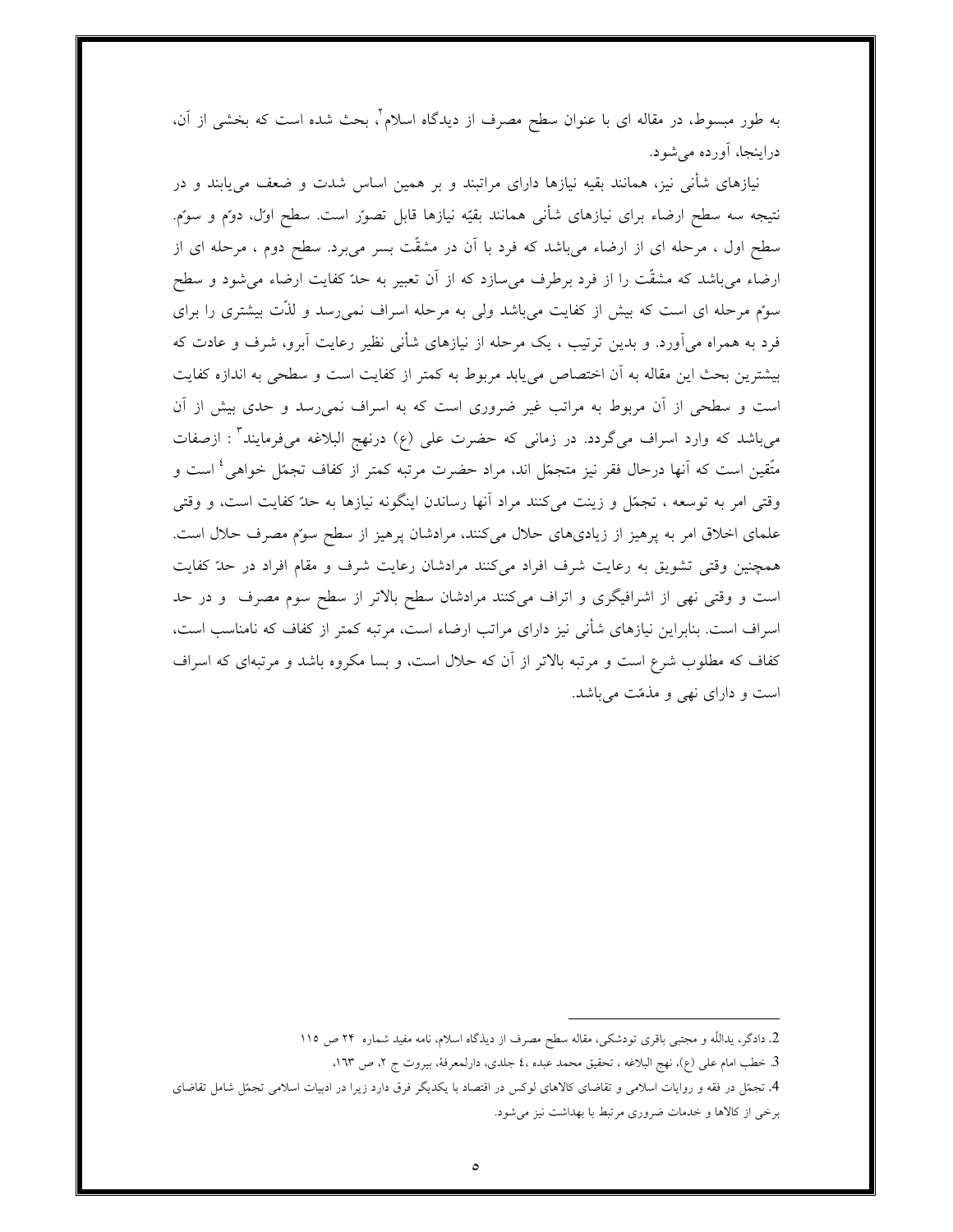۲–۲–۲. مرتبه نیازهای شأنی، به لحاظ ظهور

نیازهای ضروری شأنی می توانند دارای ظهوری مترتّب باشند، یعنی اینکه، برخی از این نیازها می توانند دارای ظهور و بروزی ً بعد از ارضای برخی دیگر باشند، و در عین حال مربوط به حد کفایت باشند.

هر نیازی که ،به طور مطلق، در وجود انسان عدم ارضاء آن منشأ بی قراری باشد، جزء ضروریات محسوب می گردد، و لو اینکه پیدایش آن بعد از ارضای دیگر نیازها باشد، چنانچه روانشناسان در پیدایش و ظهور اصل نیازهای اساسی بر رتبهای بودن آنها تأکید کرده اند. ابراهیم،اچ مزلو( روانشناس )، درکتاب انگیزش و شخصیّت ْمی گوید: نیازهایی که معمولاً برای نظریه انگیزش نقطه آغاز تلقّی می شوند، در اصطلاح ، سایقهای فیزیولوژیک نامیده می شوند و بدون تردید قدرت غلبه این نیازهای فیزیولوژیک ازهمه نیازها بیشتر است. اگر همه نیازها برآورده نشده باشند و آنگاه نیازهای فیزیولوژیک برارگانیزم تسلّط یابند ، همه نیازهای دیگر ممکن است بسادگی موجودیّت خود را از دست بدهند و یا به عقب رانده شوند. سپس ایشان می فرماید: البته عمومیّت آن را می توان منکر شد این، کاملاً، حقیقت دارد که انسان هنگامی که نان وجود ندارد، تنها با نان می تواند به زندگی اش ادامه دهد. امّا، هنگامی که نان به حدّ وفور وجود دارد و فرد همواره سیر باشد چه بر سر تمایلات او خواهد آمد؟ بی درنگ نیازهای دیگر و والاتر پدیدار می شود و همچنین، به جای گرسنگی های فیزیولوژیک بر ارگانیزم حکمفرما می گردند و هنگامی که اینها نیز، به نوبه خود ارضاء شدند، نیازهای تازه پدید میآیند وهمین طور الی آخر. اگر نیازهای فیزیولوژیک نسبهٔ خوب ارضاء شوند اَنگاه مجموعه جدیدی از نیازها پدید می|یند که می توانیم اَنها را، به طور کلّی، جزء نیازهای ایمنی طبقه بندی کنیم. امنیّت، ثبات، وابستگی، حمایت، رهایی از ترس، از نگرانی و اَشفتگی، نیاز به سازمان، نظم، قانون، محدودیّت، داشتن حامی مفید و الی اَخر از این قسم میباشند. اگر هر دو نیاز فیزیولوژیک و ایمنی نسبهٔ خوب ارضاء شوند آنگاه نیازهای عشق ومحبّت و تعلّق پدیدار خواهند شد. اکنون، شخص بر خلاف گذشته به شدّت غیاب دوستان، معشوق، همسر و یا فرزندان را احساس خواهد کرد.

از دیگر نیازهای اساسی نیاز به احترام است همه افراد جامعه ما به یک ارزشیابی ثابت و استوار و معمولاً عالی از خودشان، به احترام به خود، یا عزّت نفس، یا به احترام به دیگران تمایل یا نیاز دارند. ارضای نیاز به عزّت نفس، به احساساتی از قبیل اعتماد به نفس، ارزش، قدرت، لیاقت، کفایت و مثمر ثمر بودن در جهان منتهى خواهد شد. امّا بى اعتنايى به اين نيازها، موجب احساساتى از قبيل حقارت، ضعف و درماندگی می شود. این احساسات به نوبه خود یا بوجود آورنده دلسردی و یا پأس خواهند شد و یا این که گرایشهای روان ژندانه یا جبرانی را به وجود خواهند آورد."

ایشان در ادامه میگوید: ٌحتّی اگرهمه این نیازها ارضاء شوند باز هم اغلب می توانیم انتظار داشته باشیم که بزودی نارضایتی و بی قراری تازهای بوجود خواهد آمد، مگر آنکه فرد به انجام کاری مشغول باشد که برای شخص او مناسب است. اگر موسیقی دان می خواهد در نهایت در خود به آرامش برسد، بایستی

<sup>5 .</sup> اچ مزلو ، ابراهیم، انگیزش وشخصیّت ، ترجمه احمد رضوانی مؤسسه چاپ وانتشارات آستان قدس رضوی ۱۳۶۹، ص۱۸۳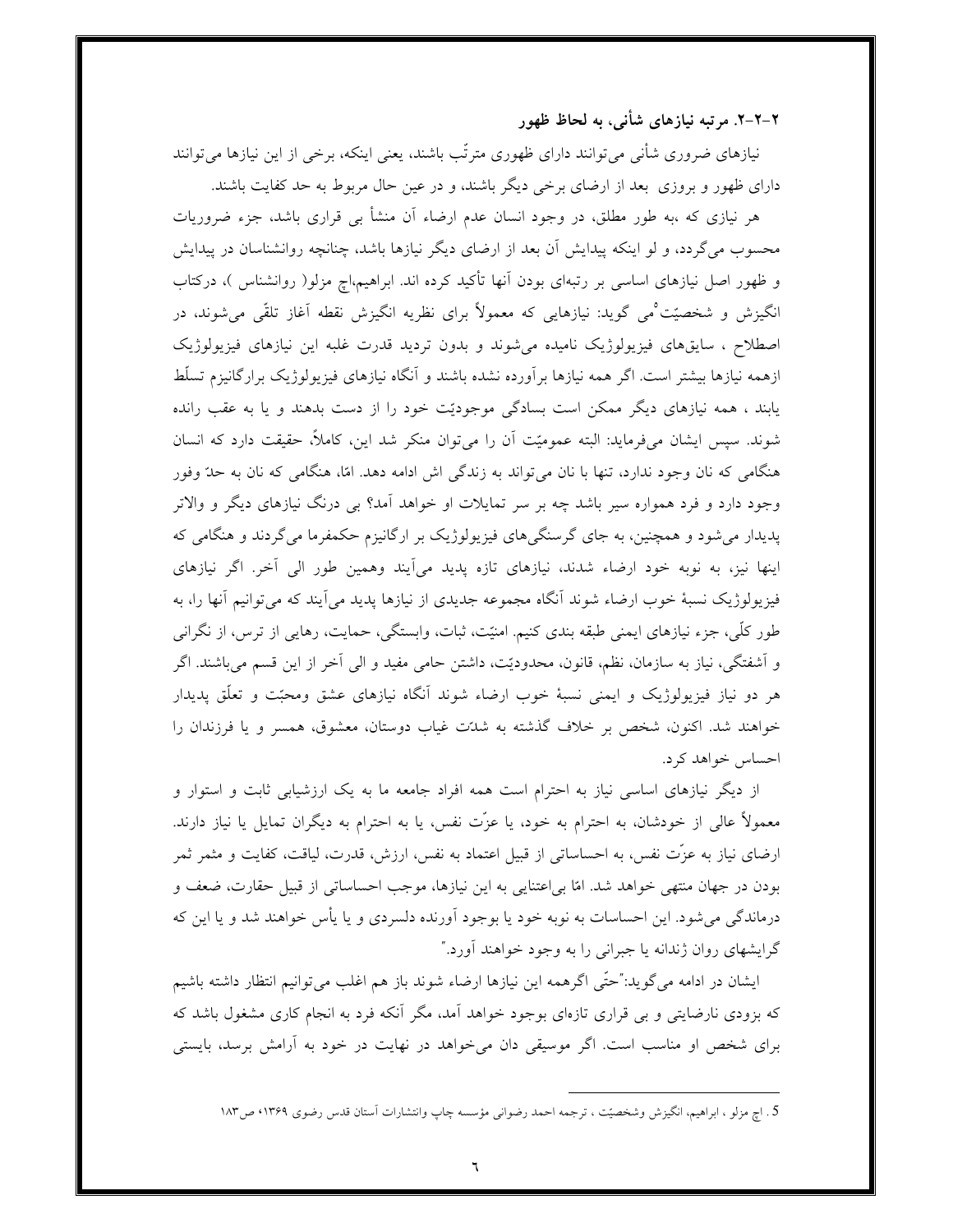آهنگ بسازد و به همین ترتیب نقّاش باید تابلو بکشد و یک شاعر باید شعر بسراید. یک فرد هرچه که می تواند باشد، باید باشد او باید با سرشت خودش صادق باشد. این نیاز را می توانیم، نیاز به خود شکوفایی بنامیم و در نهایت اشاره به نیاز دیگری میکند که آن نیاز، نیاز به زیبایی شناختی است ایشان میگوید: درباره این نیازها حتّی از نیازهای دیگر هم اطلاع کمتری در دست داریم و درعین حال گواه و قرین مربوط به تاریخ خصائل انسانی و به زیبایی شناختی ما را منع میکند از این که از کنار این حوزه ناخوشایند، با بی تفاوتی، بگذریم. سپس ایشان میگوید حداقل، توانسته ام خود را قانع کنم که در بعضی افراد نوعی نیاز واقعی زیبایی شناختی اساسی وجود دارد. این گونه افراد با دیدن زشتی بیمار می شوند و یا با قرار گرفتن در محیطی زیبا بهبود می،یابند. آنها فعّالانه اشتیاق می,ورزند و اشتیاق آنها را فقط زیبایی ارضاء ميكند. اين حالت، تقريباً، به طور عام دركودكان سالم ديده مي شود."

بنابراین، در دید روانشناسان نیز، نیازها، اگرچه به لحاظ ظهور و بروز رتبهای هستند، ولی می توانند در بعضی مراتب، خود، یک بی قراری و ضرورت را برای فرد به همراه آورند، به گونه ای که ارضاء آن، در حد كفايت، در حد فقر لازم ميباشد.

مطالب بالا را میتوان در سه چیز خلاصه کرد، اول اینکه نیازهای شأنی، نیازهایی میباشند که ً مربوط به همه انسانها، و در همه جا نمی باشند بلکه مختص یک گروه، منطقه و یا اشخاص خاصی می باشد، بنابراین هر چه باعث متفاوت شدن نیازها گردد، همان چیز باعث می شود که شئوون متفاوت ایجاد شود و محلِّ بحث این مقاله همه أنها نمیِباشد. دوم اینکه، ارضای این گونه نیازها دارای مراتب است و برخی از مراتب اّن مربوط به حد کفایت و ضرورت است که از زکات میتوان جهت ارضای اّن به فقر پرداخت کرد. سوم اینکه زمان ظهور و بروز این نیازها می تواند بعد از ارضای نیازهای ضروری دیگر باشد.

۳. کلمات دانشمندان غرب در مورد رعایت شأن در کفایت

برای مطرح شدن بحث نقش شأن در خط فقر از دید گاه اسلام و همچنین شناخت عرفی بودن آن، ابتدا بهتر است بدانیم آیا چنین نقش و اصطلاحی در عرفهای دیگر و عرف غیر متشرعه، میان دانشمندان، جامعه شناسان و غیر آنها مأنوس میباشد و یا نه؟ اَیا کسانی پیدا می شوند که معتقد به رعایت شأن در فقر باشند، به گونه ای که عرفی بودن آن در نزد آنان، ادّعای عرفی بودن، به طور مطلق، در عرف متشرّعه را آسان کند،بنابراین، بیان دخالت برخی از شئوون در فقر، در کلمات بعضی از دانشمندان غرب، جامعه شناسان و اقتصاددانان، میتواند ما را در شناخت عرفی فقر، و دخالت برخی از شئوون در فقر یاری دهد و لذا نظرات أنها را در مورد فقر و خط فقر مرور مى كنيم.

چنانچه بخواهیم نظرات دانشمندان را در مورد فقر و خط فقر و تعاریف آنها یک جمع بندی داشته باشیم، میتوان گفت چهار نوع عقیده در خصوص فقر و در نتیجه خطّ فقر که برطرف کننده آن می باشد، وجود دارد: برخی معتقدند که فقر واقعیّتی در خارج از ذهن افراد است که بعضی بر نسبی بودن این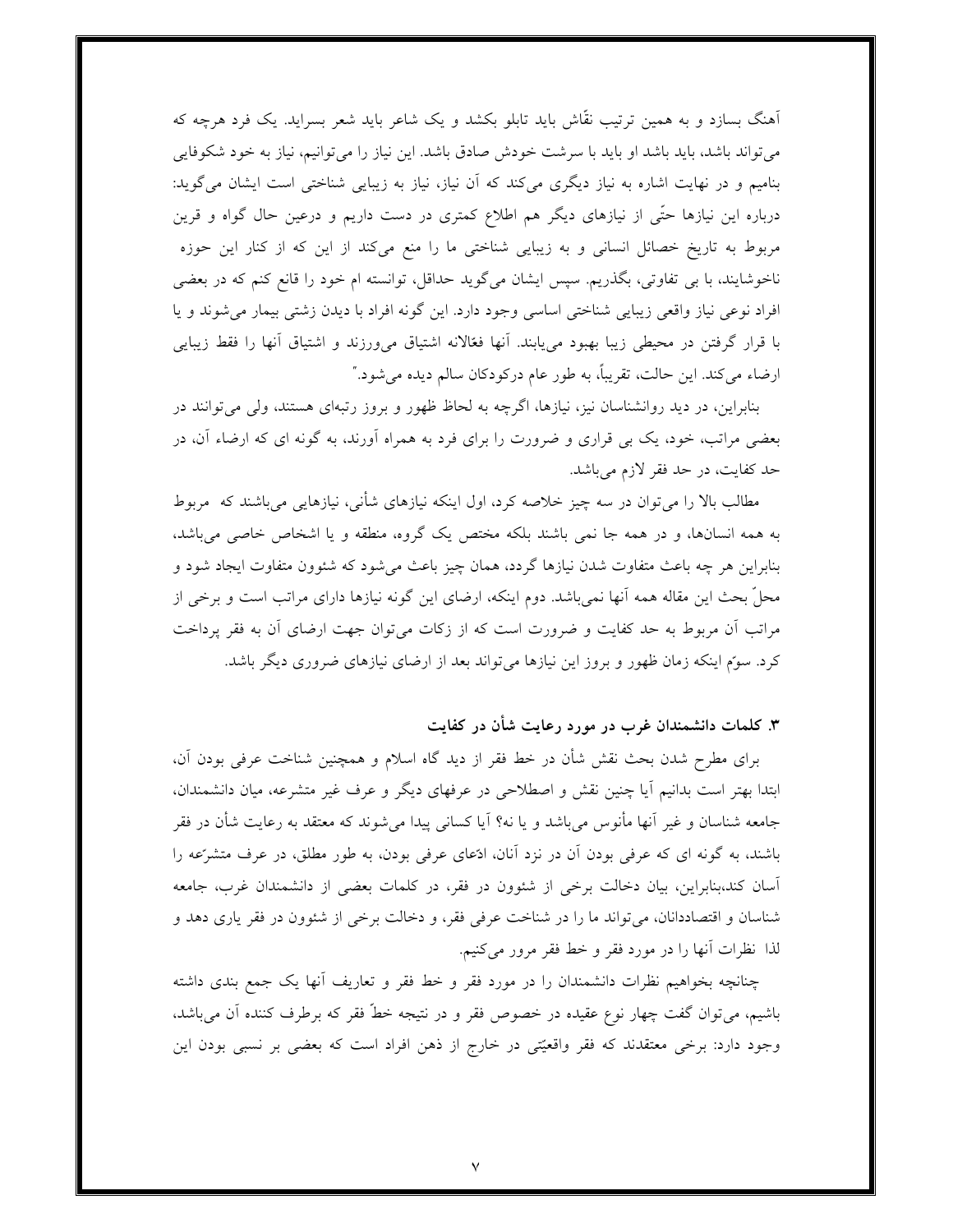واقعیّت و بعضی بر مطلق بودن اَن و بعضی بر تلفیفی از نسبیّت و مطلق بودن اَن تأکید دارند. دسته دیگر، در مقابل، معتقداند که فقر یک واقعیّت ذهنی است و این ذهن افراد است که آن را بوجود میآورد .

کسان<sub>ی</sub> همچون رون تری در انگلستان، که معتقد<sup>ا</sup>به مطلق بودن فقر هستند، هیچ توجّهی به عادت و شئوون اعتباری و شرافت و لحاظ آنها در خطّ فقر ندارند، آنها نیازهای ضروری خاص انسانها را با توجه به نظر کارشناسان تغذیّه، پزشکان و دیگر متخصّصین، مورد توجّه قرار داده و کالاهایی که با کمترین قيمت، أن نيازها را ارضاء مي كنند، خط فقر و بر طرف كننده فقر به حساب مي أورند.

کسانی که معتقد به جنبههای نسبی در فقر میباشند، فقر را فقط یک پایگاه اجتماعی و در لحاظ با زندگی اکثریّت مردم می بینند. آنها نیز اگر چه بر عادات نوعی توجّهی دارند، ولی هیچ گونه توجّهی به عادات صنفی و شخصی و همچنین شئوون اعتباری ندارند. آنها معتقد اند که بدوی ترین مردم دنیای ما یملک اندکی دارند ولی فقیر نیستند، زیرا خود را با اکثریت ملّت بیچارهای که در میان آنها هستند، مقایسه می کنند.

آن دسته نیز، که بر تلفیفی از جنبههای نسبی و مطلق تأکید دارند، معتقد اند یک سری از نیازها ربطی به جامعه ندارد و فقر از این جهت مطلق است ولی وقتی از این حد بالاتر می رود جنبههای نسبی در فقر شرکت پیدا میکنند، بنابراین یک سری از نیازها، مطلق و فیزیولژیک هستند و هیچ ربطی به عادت انسانها نیز ندارد، ولی افزایش رفاه بیشتر از این حد، باعث شکل گیری عادات افراد در یک جامعه میگردد، و در نتیجه خط فقر شهری یا روستایی، و خط فقر کشورهای غنی با فقیر، متفاوت می شود.

گیت گریفن میگوید ؒ فردی که از گرسنگی رنج میبرد، فقیر است حتّی اگر دیگران نیز از گرسنگی رنج ببرند، امّا هنگامی که از موارد افراطی دور شویم مشکل است مطلق بودن را بپذیریم. پیترتاونسند ُمی گوید: رسوم پایین ترین قشر جامعه و معیارهای اقتصادی و اجتماعی که افراد جامعه به طور کلّی آن را می پذیرند، تعیین کننده عادات مصرفی مردم (در ضروریّات) میباشد و این عادات هیچ گونه ارتباطی با عادات و تمایلات فردی ندارد. هورتمن میگوید: در صورتی که جامعه در شرایط عادّی باشد و اکثریّت اّن را عادّی تلقّی کنند اگر شخص اّن مقدار پول نداشته باشد که حداقل استاندارد سلامت و بقاء را تهیّه کند او فقیر است°. پل استرتین ٰ`در حالی که بین خط فقر شهر و روستا فرق میگذارد، میگوید: گستره نیازهای اساسی تابع شرایط اجتماعی کشور است، در انگلستان (شهرها) تدفین شایسته، برخورداری از خدمات پزشکی و تلویزیون در زمره نیازهای اساسی است و حال آنکه مالکیّت زمینی برای روستائیان جزء نیازهای اساسی محسوب می شود. گالبرایت<sup>۱۱</sup>می گوید: اشخاص، هنگامی تهیدست به حساب می آیند که درآمدشان آشکارا از در آمد افراد دیگر جامعه کمتر باشد، در آن صورت، آنها دیگر نمی توانند دارای آن

10. 9-streeten, pual, basic needs, page 974-943

<sup>6.</sup> کنز کن، ریچارد سیلبورن، اندازه گیری فقه در انگلستان، ترجمه مینا سهرابی بامداد تهران ۱۳۵۴ ص۱۰.

<sup>7.</sup> گریفین، گیت، راهبردهای توسعه ترجمه حسین راغفر، محمّد حسینهاشمی، چاد اَرمان ص۳۵

<sup>8.</sup> کن کنز و سیلبورن ریچارد، بررسی فقر در انگلستان، ترجمه مینا سهرابی بامداد تهران ۱۳۵۴ ص۸

<sup>9.</sup> كارشناس مجيد، مقاله فقر و تأثير آن در انحرافات اجتماعي، مجموعه مقالات فقر و فقر زدايبي ١٣٧٥ ص٣۶۵

<sup>11.</sup> گالبرایت، آلبرت، جامعه ثروتمند ،سال ۱۹۶۲،ص۲۸۲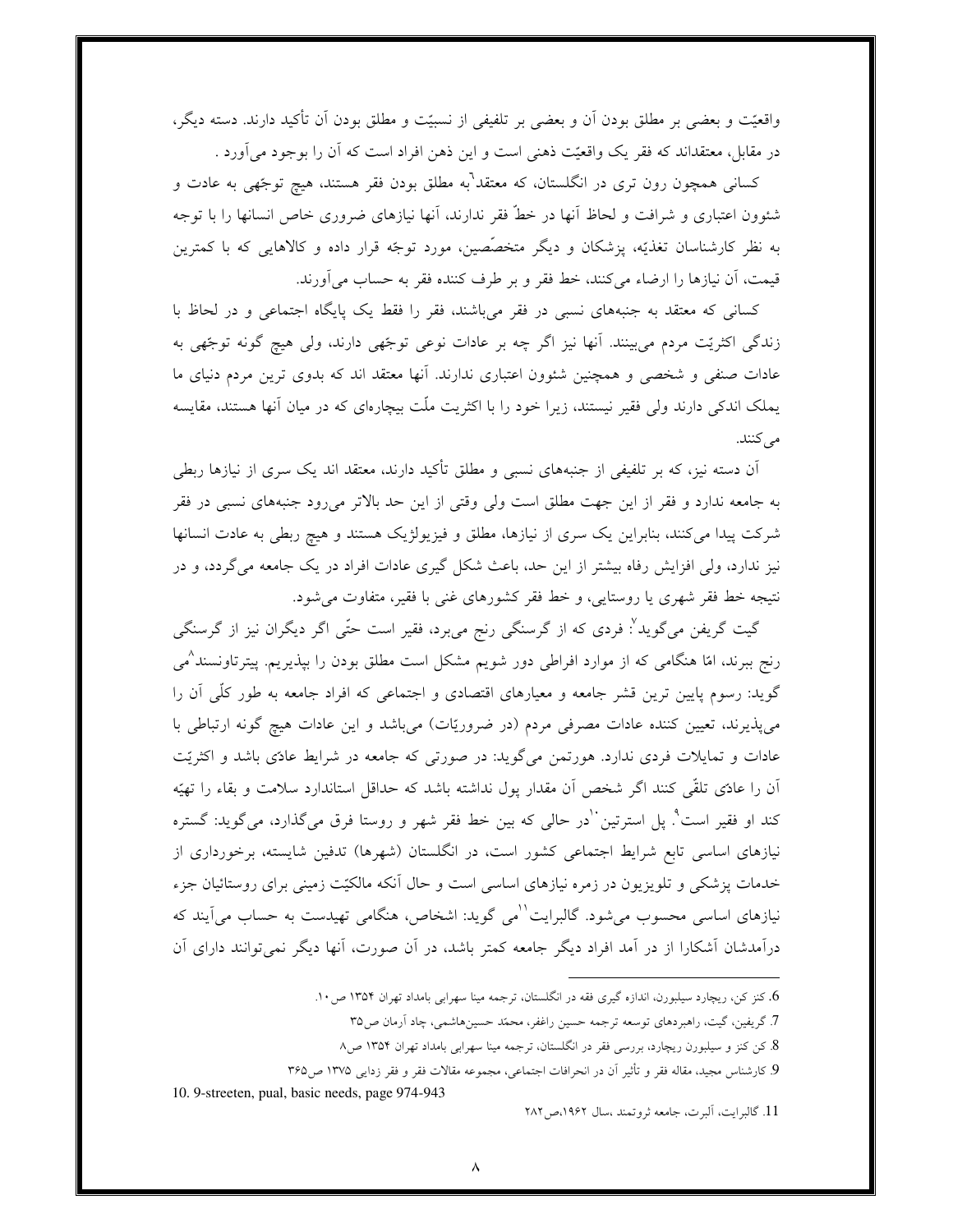چنین زندگی باشند که جامعه، به طور کلّی، آن را حداقل لازم برای یک زندگی آبرومند میداند. از این رو افراد جامعه آن را آبرومند ندانسته وآن را تحقیر میکنند، زیرا به مفهوم واقعی کلمه، خارج از محدوده گروه بندیهای مورد پذیرش جامعه زندگی میکنند. دنیسن میگوید: من معتقدم که فقر سطح پایین از استاندارد زندگی است که فرد را از جامعهای که در آن زندگی میکند، خارج میکند و برای اینکه افراد فقیر نباشند بایستی در اَمدی داشته باشند که اَنها را قادر سازد در حیات جامعه مشارکت کنند (به عنوان مثال خوب بخورند، در حدّ كافي بنوشند و خانه اشان گرم باشد) فرزندانشان به خاطر كيفيّت لباس شان خجالت نکشند، بتوانند بستگان خود را ملاقات کنند و در ایّام تولُّد و کریسمس هدایایی به اَنها بدهند و آنها باید قادر باشند به نحوی زندگی کنند که مطمئن باشند که خدمات عمومی پزشکان، معلمان، مالکان و سایرین حتّی المقدور و با همان ادب و نزاکتی که با سایر اعضای جامعه برخورد میکنند با ایشان نیز رفتار كنند ''.

همانگونه که در عقیده این سه گروه، که طرفداران بیشتری را به خود اختصاص میدهند، مشاهده میشود، هیچ نشانی از رعایت شأن صنفی، شخصی و شئوون اعتباری نیست، اگر چه رعایت عادت نوعی سطوح پایین درآمدی جامعه در برخی از این نظرات مورد توجه قرار گرفته است.

دسته چهارم که معتقدند فقر یک برداشت ذهنی است معتقد است فرد مادامی که احساس فقر نکند فقیر نیست و به عبارت دیگر فقر ذهنی عبارت است از، برداشت ذهنی هر فرد از وضعیّت خود در رابطه با فقر، هر چند که تبلور عینی فقر در جامعه و افراد میباشد. هر شخص در ذهن خود متناسب با جایگاه اجتماعی، اقتصادی و فرهنگی خویش یک سری نیازها را ضروری دانسته و ارضای أنها را طلب میکند و اگر آن نیازها که وی ضروری قلمداد میکند، برآورده نشود، فرد خود را فقیر میداند. این نظریه معتقد است که رفتار مصرف کنندگان عقلایی است و آنها خود بهترین راهنما در نیازهای اساسی خویشند، مطابق این نظریه میتوان عادات صنفی و شخصی و شئون اعتباری را به نحوی در فقر دخیل دانست و بدین گونه، طبقاتی از یک جامعه با نداشتن خوراک، لباس و اولین ضروریّات، خود را فقیر می بینند وطبقات دیگری که این مقدار برای أنها فراهم است نداشتن برخی کالاهای لوکس را برای خود فقر به حساب میآورند و در نتیجه سطح خط فقر خود را بالاتر از دسته اول می بینند و به همین ترتیب طبقات مختلف ذهنيّت متفاوتي از فقر خواهند داشت.

اگر چه نظرات علماء و دانشمندان، أنهایی که معتقد به خط فقر مطلق و نسبی میباشند حرفی از دخالت شئوون مرتبط با ، شرافت خانوادگی و عادات شخصی درخط فقر ندارند، ولی می توان نظریه فقر ذهنی، که در عرف غیر متشرعه طرفداران کمی را به خود اختصاص میدهد، را نزدیک به نظریه فقهی مدافع رعایت شأن و عادت افراد در فقر و خط فقر دانست. ولی تفاوت این نظر با نظر فقهی این است که در فقه بیان میشود، برای شناخت موضوعات، باید به عرف رجوع کرد و چه بسا فرد عفیفی خود را فقیر به حساب نیاورد ولی عرف او را فقیر بداند و همچنین ممکن است شخص حریصی در مراتب بالای

<sup>12.</sup> Denison David, The Politic of Poverty, Martin Roberkson, 1982 Oxford uk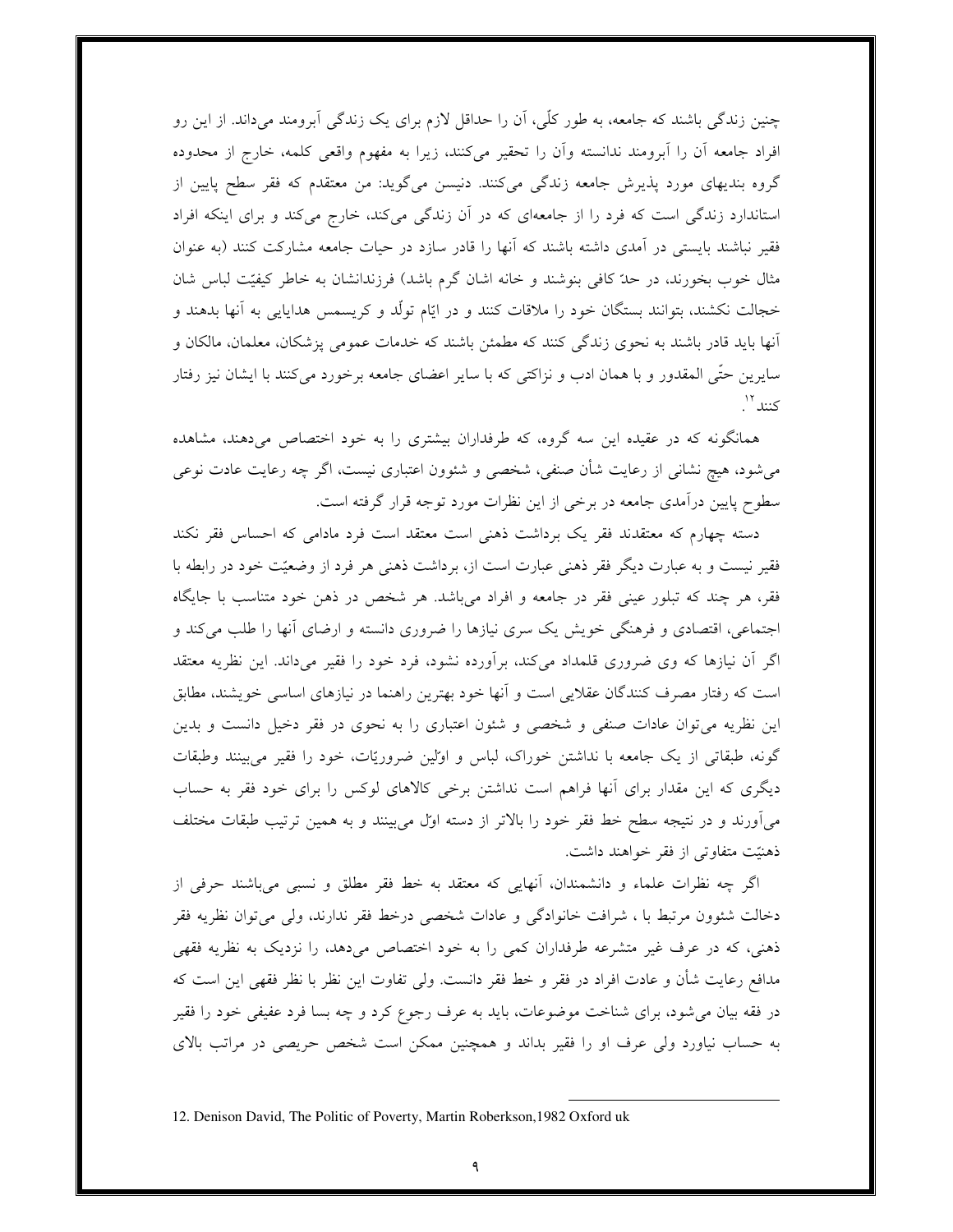مصرف باشد و خود را فقیر بداند درحالی که عرف او را تخطئه کند، نظر فقهی در اینجا نظر عرف را معیار و ملاک فقر میداند ولی در عین حال معتقد است عادات صنفی در نظر عرف مورد توجه است، در حالی كه خط فقر ذهني معيار را شخص مي گيرد و لو اينكه عرف آنرا تخطئه كند .

از مطالب بیان شده بدست می آید که مسئله عرفیت دچار ابهام است و نظر واحدی نیز، در میان علمای غرب وجود ندارد. بنابراین، لازم است به سراغ ادّله شرعی برویم، آیا ادله خاصی در مسئله وجود دارد که توسعه درموضوع و حکم فقر بدهد و یا نه؟ و به همین خاطر ادلّه دخالت شأن درخط فقر باید مورد بررسی قرار گیرد.

۴. دخالت شأن در كفايت فقبر از ديدگاه اسلام

برای بررسی ادلّه دخالت شأن در خطّ فقر ابتدا لازم است با معنای فقر و فقیر آشنا شویم. در کتاب مفردات راغب<sup>۱۳</sup>آمده است که ریشه کلمه فقیر از مکسورالفقار گرفته شده است، یعنی کسی که ستون فقراتش شکسته است. البته، نظر دیگری نیز وجود دارد، که ریشه کلمه فقیر از فقره به معنای خلل و شکاف است و به معنا میباشد که فقر کسی است که در زندگی او خللی وجود دارد و در لسان العرب أمده است فقر ضد غناست و فقر يعني حاجت و فقير يعني حاجتمند. بنابراين مطابق معاني بالا فقير كسي است که در زندگی اش خلل و حفرهای وجود دارد و یا همانند کسی است که کمرش در مشکلات زندگی به خاطر نداشتن درآمد و یا دارایی کافی خم شده است .امّا در این در آمد و دارایی کافی چه چیزی باید لحاظ شود تا كفايت را بوجود آورد. آيا در حداقل درآمد براي حداقلٌ معيشت بايد سطحي از مصرف كه مناسب شأن و شرافت خانوادگی از ناحیه ثروت و درآمد فرد باشد، لحاظ شود که کفایت فرد را ایجاد کند و یا اینکه در خطّ فقر شأن واحدی مورد توجّه است.

أنچه از معنای لغوی بدست می[ید صریح در لحاظ نیازهای ذکر شده نیست و لذا،در این قسمت،لازم است به کلمات علمای اسلام در مورد میزان مصرف لحاظ شده در خط فقر و شئون لحاظ شده در أن يرداخته شود .

## ۱–٤. كلمات علماي اسلام در مورد كفايت مصرف فقير

در مورد شئون مصرفی فیزیولوژیک و رعایت اَن در حد فقر حرفی نیست و همه معتقدند این شئون باید در خطّ فقر رعایت شود ولی در مورد رعایت برخی از شئون نظیر شرافت خانوادگی بدست آمده از ناحیه نسب، دارایی، مقامهای اعتباری و عادات مصرفی در خطّ فقر گاهی کلماتی دیده می شود که حکایت از اختلاف و تشتّت آراء است، لذا جهت شناخت منشأ اختلاف ابتدا لازم است کلمات علماء در این زمینه ذكر و سيس ادله أنها بيان گردد تا بتوانيم نظر حقّ را انتخاب نماييم .

<sup>13.</sup> الراغب الاصفهاني،المفردات في غريب القرآن،چاپ نشر كتاب، چاپ اول، سال ١٤٠٤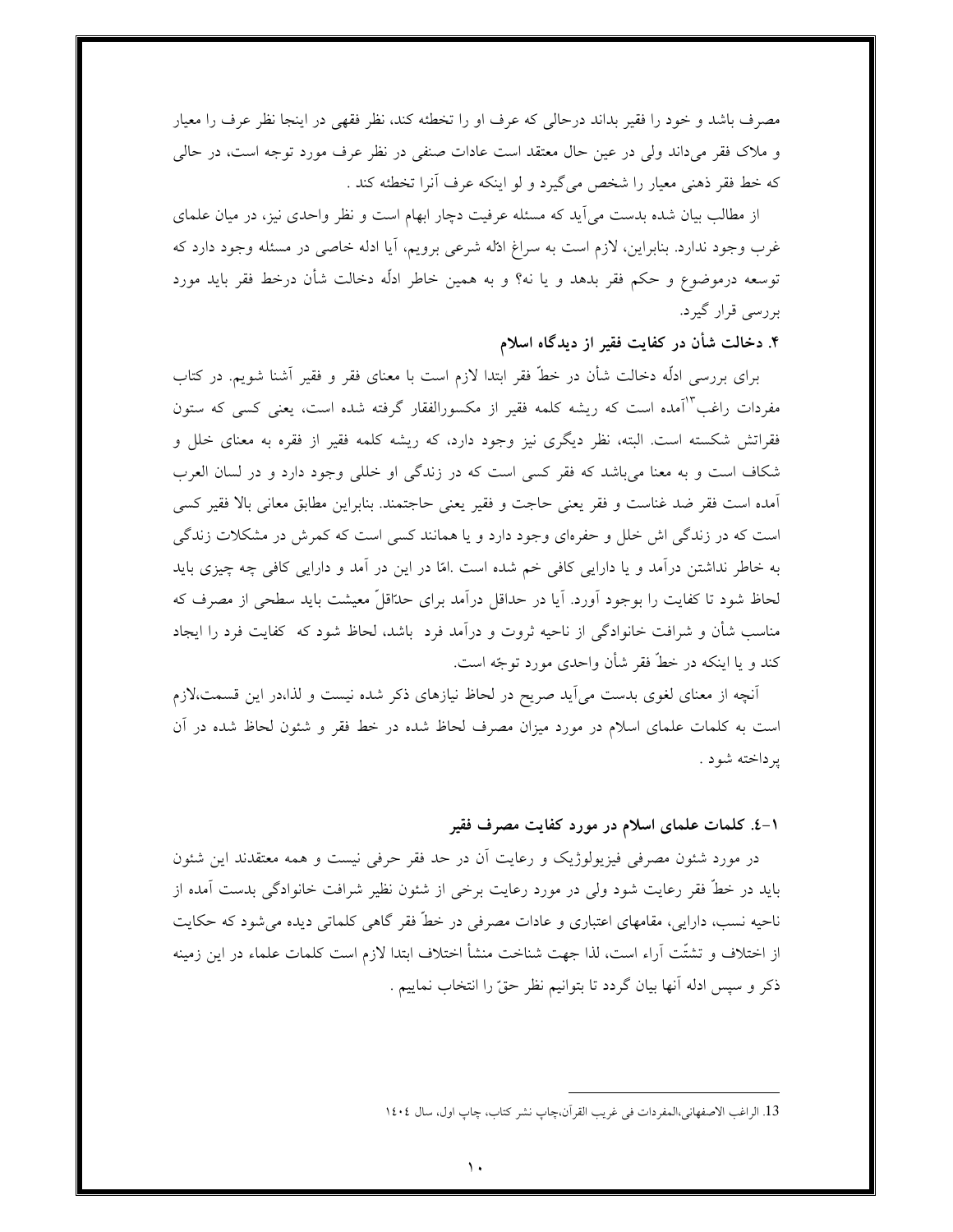علماء شیعه و سنّی رعایت شرف را در تعریف فقر ذکر نکرده اند و تعریف آنها مطلق است. مثلا سیّد مرتضی در کتاب الا نتصار<sup>، ۱</sup> در تعریف فقرا میفرماید: فقرا کسانی هستند که مالک کفایت خود نمی باشند و بقیّه علماء نیز تعابیری نزدیک به این کلام دارند و همان گونه که از تعاریف فقر مشاهده می شود، سخنی از رعایت شأن و شرافت نیست و لکن بعضی از آنها، در تعیین مصداق و موضوع فقر، و اینکه کفایت با چه چیزی حاصل میگردد بر رعایت نوعی از شأن تأکید کرده اند. مثلاً، آنها در ارتباط با خط فقر و حدّ کفایت افراد شریف، در دوران گذشته، بیان کرده اند که می تواند شامل وسایل لوکس آن دوران همانند اسب، لباس تجمّل و خدمتکاران زمان قدیم، کنیزان و عباد، به جهت شأنشان وجود داشته باشد و لو اینکه این گونه وسایل مرتبط با زندگیهای بالاتر از اقل کفایت باشد و این برداشت کلی از کلمات علما یعنی تفاوت خطوط با فقر با سوون متفاوت در مسئله استحقاق زكات اين حكم بدست مي آيد كه حكم اوليه شخصی که با وضعیت زندگی سابق خود، و لو با فروش برخی وسایل زندگی، می تواند کلیّه حاجات خود را برآورده سازد، این است که او باید این کار را بکند و او فقیر به حساب نمی آید، و بنابراین، اگر شخص دارای خادم، اسب و لباس تجمّلی غیر ضروری باشد که بتواند با فروش آنها خود را از زکات دور نگاه دارد باید اینکار را بکندو بنابراین از زکات بگیرد ولی علما تأکید کرده اند که این حکم برای فردی که دارای شأن و شرافتی که اقتضای اسب، خادم، و لباس تجمّل را دارد، صحیح نیست و شخص شریف و دارای شأن بالا می تواند به جهت نیازهای دیگرش از زکات بگیرد و اسب، خادم و لباس تجمّل خود را نيز، بفروش نرساند.

در کتاب شرح لمعه، الروضه البهیه°<sup>۱</sup> آمده است: مستحقّان زکات عبارتند از فقرا و مساکین و آنها کسانی هستند که مخارج سال و یا کمتر از سال سازگار با شرف خود و عیالی که نفقه آن بر عهده اوست را نداشته باشند. خانه و خادم، با لحاظ تعداد و کیفیّت در شأن خود را، و همچنین اشیایی مانند لباس تجمّل، اسب سواری، و کتابهای علمی و بهای آنها را که در شأن آنهاست، را دارا نباشند.

در کتاب شرح لمعه، فقط تأکید بر اسباب و اثاثیه مرتبط با شأن و شرف یک انسان شریف ً شده است و اینکه در صورت نیاز و فاقد بودن او نسبت به اَنگونه وسایل، باید از زکات به او داده شود ولی صحبت از عادات او نشده است، اما در کتابهای دروس، مسالک، جواهر، مستند و حدائق بر این نکته نیز، اشاره شده است.

در کتاب دروس<sup>۱۶</sup> آمده است، که به صاحب خانه، خادم و وسیله سواری، در صورت حاجت یا عادت از زکات داده می شود." یعنی اینکه مجبور نیست آنها را برای رفع احتیاجات دیگرش به فروش برساند و میتواند از زکات بگیرد. در کتاب مسالک<sup>۱۷</sup> در مورد نیاز به خادم آمده است: باید حال فرد در فقر رعایت شود. و در مورد نیاز به خادم یا باید عادت فرد مورد توجه قرار گیرد و یا حاجت او و لو اینکه حاجت او

<sup>14.</sup> السيد المرتضى،الانتصار،جوامع الفقهيه، انتشارات جهان ١٣٧۶ ص ١٢٥

<sup>15 .</sup> العاملي زين الدين على، الروضه البهينه،، ١ جلدي،انتشارت داوري ،چاپ اول، ١٤١٠مج ٢ص٤٢

<sup>16.</sup> محمّد بن مكّى،الدروس الشرعيه ،٣جلدي،موسسه النشر الاسلاميه،قم،١٤١٢ ءج١،ص ٢٤٠

<sup>17.</sup> العاملي زين الدين علي، مسالك الافهام،١٥جلدي، موسسه المعارف الاسلاميه،قم،١٤١٣، ج اص ٤١٠.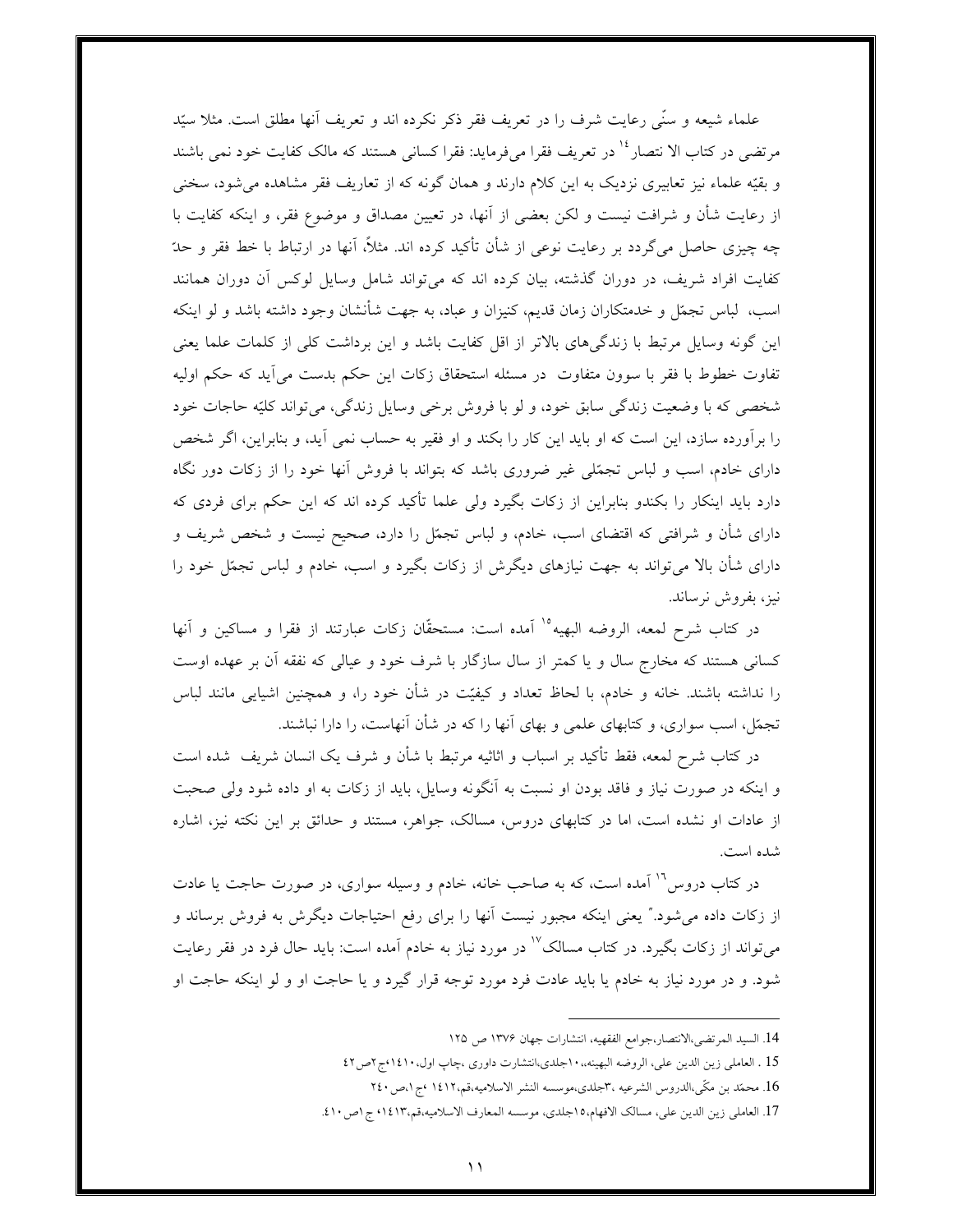به بیش از یک خادم باشد. و اگر خادم بیش از حاجت و یا عادت او باشد، باید به اندازه شأن خود اکتفاء کند. صاحب جواهر<sup>^۱</sup>نیز، بعد از پذیرش حکم شهید ثان<sub>ی</sub> در مسالک بیان میکند که: دایره (استحقاق فقر) در این هنگام یا بر مبنای عادت است و یا حاجت و گاهی این دو یک جا جمع می شوند و گاهی از یکدیگر جدا می شوند و دلیلی برای اینکه مورد استحقاق زکات، هم مورد حاجت باشد و هم مورد عادت، وجود ندارد چنانچه بعضی هر دو را در فقر شرط میدانند و همچنین دلیلی برای اینکه فقط اکتفاء بر عادت شود تا اینکه شامل دیگری نیز باشد، نیست. آری اشکالی ندارد دومی را ذکر و اولی را داخل در آن بدانیم و در زمانی که نیاز به چیزی باشد فرقی وجود ندارد که عادت به یکی باشد و یا به بیش از یکی و آنچه در بعضی کتابها ذکر شده است که ظاهر ادله این است که عادت به اسبهای متعدد سواری بدلیل اینکه اگر فرد شریف به اسب واحد نیز، اکتفاء کند، نقصی در شخصیت او ایجاد نمی شود، جایگاهی در استحقاق زكات ندارد، محلٌ ترديد است. و خلاصه مطلب اينكه، فقر داير مدار حاجت و عزَّتي است كه در همه وقت مناسب حال فرد باشد، هم به لحاظ کیفیّت و هم به لحاظ کمیّت، و این امر به لحاظ اشخاص، زمان و مکان مختلف می باشد.

ملًّا احمد نراقی نیز، در کتاب مستند°'، شبیه مطالب صاحب جواهر را تکرار و این حکم را تأیید می کنند.

مرحوم بحرانی در کتاب حدائق ْ ْ، بعد از بیان حکم اولیه و استثناء افرادی که دارای شأن خاصی میباشند و اینکه این حکم از بعضی روایات استفاده میشود، بر دلالت این اخبار بر شرافت بدست آمده از مال و ثروت نیز، تصریح میکنند و میفرمایند: ظاهر فهمیده شده از این اخبار، این است که آن حکم (پرداخت زکات به فقراء) نسبت به احوال مردم و مراتبی که آنها دارند، متدرّج است پس کسی که از اهل شرف و مراتب بالا است یعنی از کسانی است که عادت آنها داشتن منزلهای وسیع، خدمتکار، اسبها و مانند آنها از لباس تجمّل فرشها و اسباب میباشد، آن اسباب و اثاثیه، مانع از گرفتن زکات نمی شود و به او تكليف نمي شود كه آنها را به فروش برساند و بر اقل كفايت اكتفاء كند. امّا كساني كه حال آنها مناسب پایین تر از آن حد است، و دارای آن نوع اشیاء باشند، بعید نیست قائل شویم، که بر آنچه مناسب حال آنها و امثال آنهاست، اکتفاء کنند و زائد آن اشیاء را در زمانی که بیش از مخارج سال او باشد (یعنی بیش از حد كفايت باشد) به فروش برسانند.

سيّد كاظم طباطبايي <sup>ا</sup>در عروهٔ الوتقى كه معمولاً متن مورد توجه براي حاشيه زدن در حوزههاى علميّه میباشد، این مطلب را تأیید میکنند و میفرمایند: منزل مسکونی، خادم و اسب سواری که شخص به لحاظ حال و شرفش محتاج آن است مانع از پرداخت زکات به او، و همچنین گرفتن زکات توسط او

<sup>18.</sup> النجفي محمّد حسن،جواهر الكلام ، المكتبه الاسلاميه ،١٣۶۶ مج١٥،ص٣١٩.

<sup>19.</sup> النراقي احمد،مستند الشيعه، موسسه آل بيت،مشهور ١۴١٥:ج ٢ص ۶١.

<sup>20.</sup> البحراني الشيخ، يوسف، الحدائق،جلد ، دارا المكتب الاسلاميه١٤٠٢،ج١٢ص١۶٣.

<sup>21.</sup> الطباطبايي سيّد محمدٌ كاظم،عروة الوثقي ، ،موسسه الاعلمي،بيروت٩٠٩، ج٢،ص٣٠٨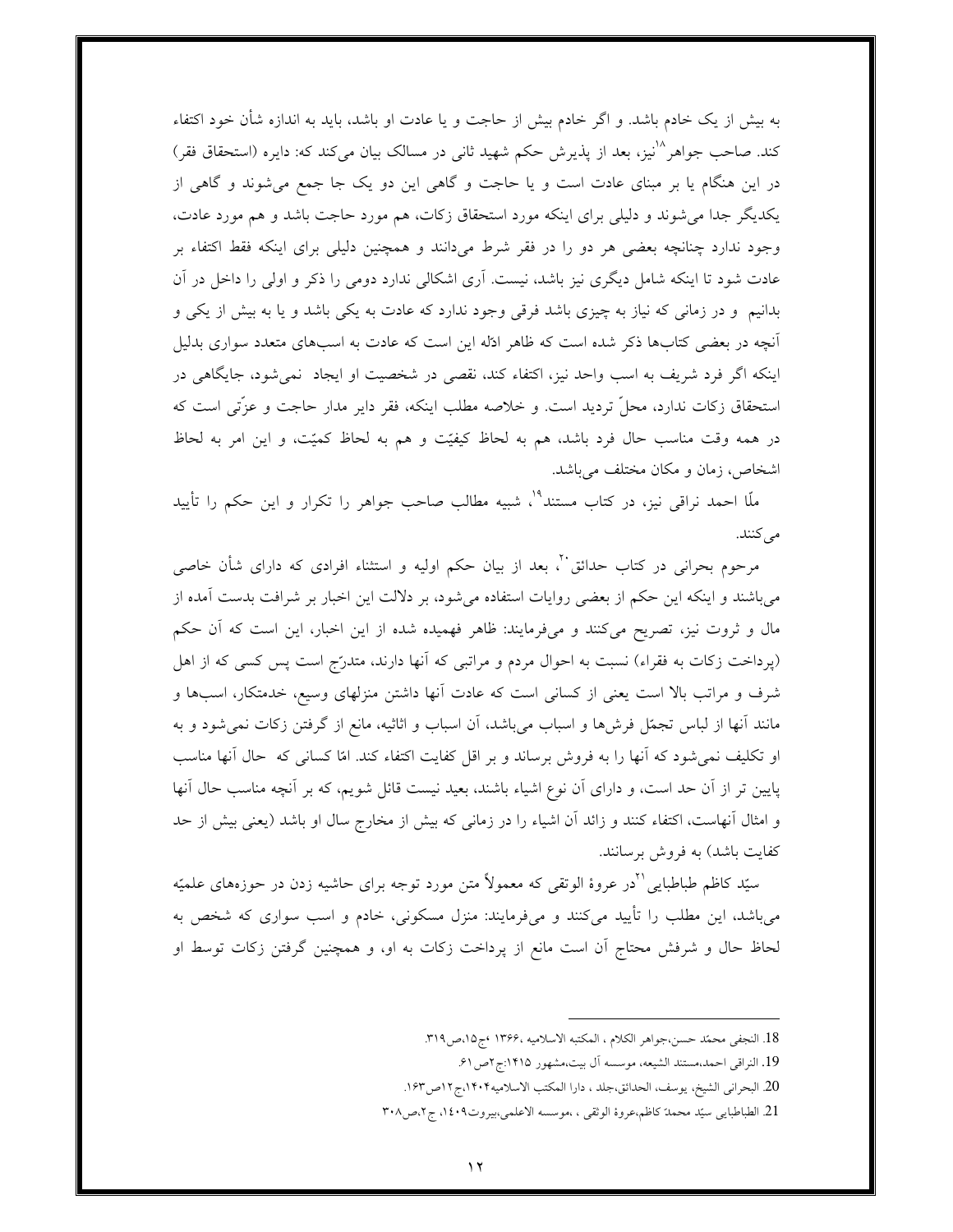نمیشود و لو اینکه أن اشیاء مورد احتیاج، متعدّد (از یک نوع) باشد ٌو بقیه علماء، بعد از صاحب عروه نیز حاشیهای براین مطلب نزده اند، بنابراین آن حکم را پذیرفته اند

از ظاهر كلمات علماي بعد از صاحب جواهر نكاتي بدست مي آيد كه بيان أن خالي از فايده نيست. ١-ظاهراً مراد از کلمه حاجت در مقابل عادت در کلمات صاحب جواهر، نیازهای لحاظ شده در خط فقر مطلق است بنابراین، این عالمان خط فقر در اسلام را بالاتر از خط فقر مطلق لحاظ میکنند. ۲– از کلام ایشان و بقیّه علما فهمیده میشود که کمیّت و کیفیّت اشیاء در حد کفایت فرد دایر مدار حاجت، عزّت، شرف و عادت شخص میباشد. مثلاً ،چنانچه عزّت، شرف و عادت شخص باعث گردد که او به چند اسب سواری احتیاج پیدا کند در حالی که یکی از آنها برای یک فرد معمولی کافی است، آن اشیاء و لوازم، به خاطر عزّت، شرف و عادت شخص داخل در کفایتش قرار میگیرد.۳- به نظر می رسد که ظهور کلمات علما در مورد شرف، شرف ماندگار است که مصداق بارز آن شرف اصل و نسب میباشد. بنابراین، شامل آن شرافت بدست آمده از ناحیه مال و ثروتی که با حصول فقر از بین میرود، نمیشود. و البتّه کلام مرحوم بحرانی صریح در این مطلب است که در استحقاق زکات، علاوه بر رعایت عادت بدست آمده از ناحیه شرف نسب، باید عادت بدست آمده از شرف مال و ثروت نیز مورد توجه قرار گیرد.۴– از ظاهر عبارت این عالمان بدست می آید که مراد از رعایت شرف این افراد، رعایت عادت امثال اینگونه افراد است، یعنی اینگونه افراد با داشتن شرف نسب و شرف مال و ثروت معمولاً عاداتی بدست میآورند که آن عادات باید در خطّ فقر لحاظ شود و لو اینکه اَن افراد خود زهد را اختیار کنند، بنابراین، ظهور عادت در کلمات علما عادت صنفی یا عادت امثال فرد است که با عادت نوع افراد جامعه تفاوت دارد و بنابراین کلام آنها بر این مطلب دلالت دارد که فرد شریف که از بدست آوردن شیء حلال مورد عادت امثال خود ناتوان است، فقير مي باشد.

البتَّه بعضي از ۖ فقها `` دايره أن حكم را محدود گرفته اند و معتقداند اين حكم تا زماني بايد رعايت شود که منجر به فاصله شدید طبقاتی در جامعه نگردد.

اَيةالله منتظرى پيرامون دخالت شأن در فقر مىفرمايند :<sup>ت</sup>برخى از شئوون اعتبارى كه موجب اختلاف طبقاتی عمیق در جامعه است مبنای شرعی ندارد، ولی برخی تفاوتها در زندگی اشخاصی وجود دارد که ناشی از اختلاف در آب و هوا، محیط زندگی، ابزار و وسایل و سطح معاشرتها و شغلهای انتخابی و سلامت یا مرض افراد و یا عادتهایی که به هر جهت به تدریج جزء طبیعت افراد شده، می باشد به گونهای که ترک آنها موجب عسر و حرج است، این گونه تفاوتها را در زندگی اجتماعی نمی توان نادیده گرفت و مقصود از غنی شدن، و هم سطح شدن با زندگی متعارف، بدون کمبود و مشقّت که حدّ متوسط بین فقر و اتراف است، ميباشد".

بنابراین، مطابق نظر ایشان، شئوون دو گونه است، اعتباری و ذاتی یا طبیعی، ایشان معتقدند که رعایت شئوون اعتباری که موجب اختلاف عمیق طبقات می شود، مبنای شرعی ندارد، ولی رعایت شئوون ذاتی و

22. رجوع شود به اصل استفتاء در آخر مقاله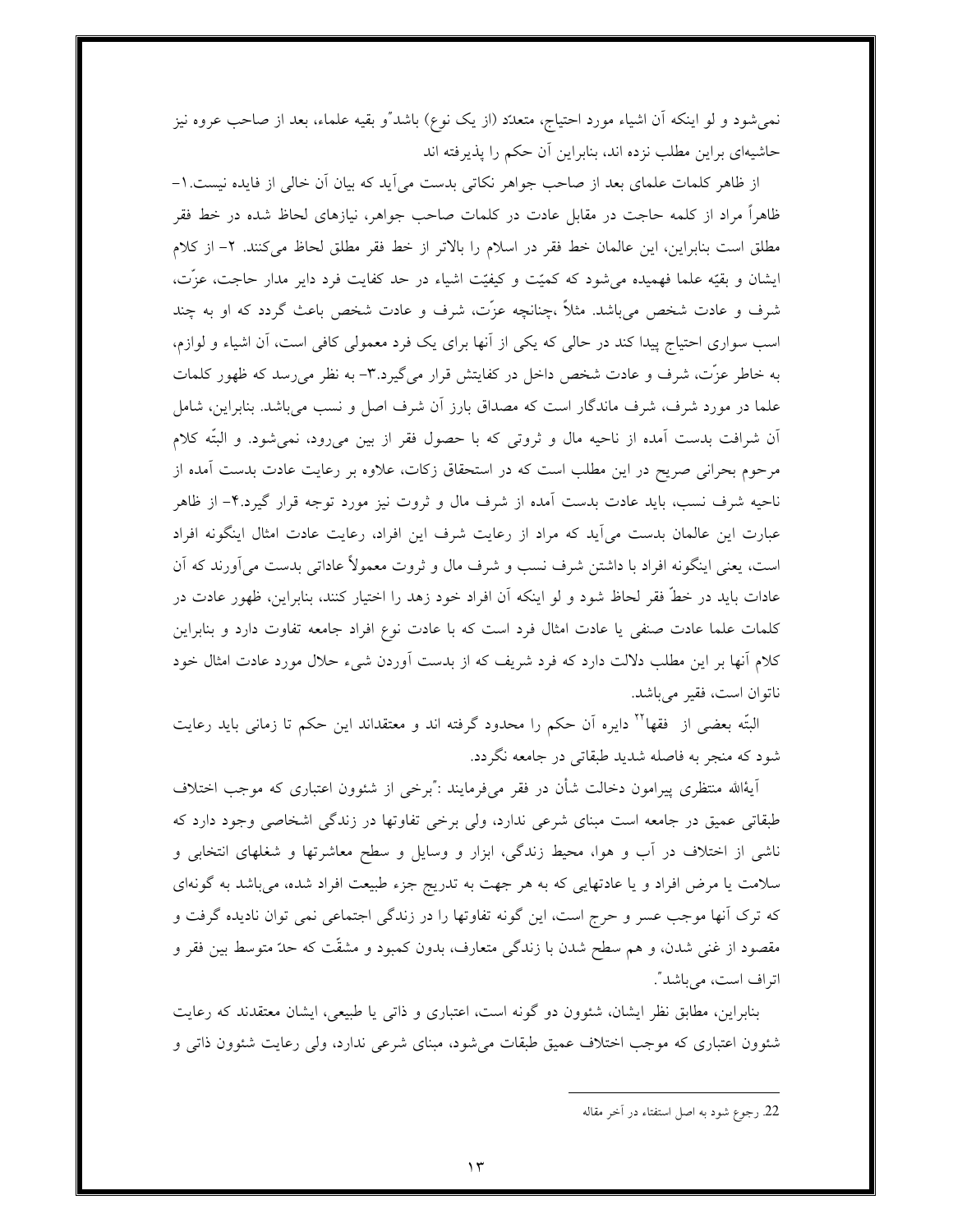طبیعی و بنابراین، عاداتی که جزء طبیعت انسان شده است را مربوط به شریعت میبینند و لو اینکه منشاء این عادت مربوط به رفاه و از ناحیّه فاصله طبقاتی، نه بسیار زیاد، بوجود آمده باشد .

امًا در مقابل این قول مشهور، همانگونه که صاحب جواهر بیان کرده اند، دسته مخالفی نیز دیده می شود. مقدس اردبیلی "می فرمایند: قول بهتر و به احتیاط نزدیکتر، در این مسئله، این است که شخص، أن اشیا (که مرتبط به حد کفایت بالا است) را به فروش برساند و بر أنچه زندگی با أن ممکن است اکتفاء کند زیرا افرادی محتاج تر ازاینها نیز نسبت به زکات پیدا میشوند، پس سزاوار نیست که آن شخصیتی که در خانهای زیبا و دارای قیمت زیاد می نشیند، محتاج به حساب آید و از زکات بگیرد، در حالی که کسانی به قوت شب و مسكنى كه فقط بدنشان را پوشش مىدهد نيز، محتاج باشند و از زكات بگيرند."

استدلال ذکر شده توسط محقَّق اردبیلی، ضعیف میباشد و به همین جهت صاحب جواهر نیز به آن اعتنایی نکرده است، زیرا بحث میتواند در جایی مطرح شود که هیچ فقیر اولیهای که به نان شب محتاج باشد، وجود ندارد.

برخی از محقَّقین و پژوهشگران فعلی نیز متعرِّض مسئله شأن شده اند که برخی فقط به ردّ شئوون اعتباری پرداخته اند و از برخی دیگر اینگونه برداشت میشود که تقسیم بندی افراد جامعه اسلامی به گروههای متجمّل و غیر متجمّل، جایز نیست و بنابراین، تفاوتی در کفایت متجمّل و غیر متجمّل، کفایت شريف و غير شريف وجود ندارد.

در کتاب الحیاهٔ ٔ آمده است: سفارشات وارد شده در مورد زینت و تجمّل در ابواب مختلف به دلیل این است که افراد اجتماع و اعم از غنی و فقیر همه از امکانات و نعمتهای الهی، بهره گیرند و به حدّ اعتدال از مصرف نائل گردند و لذا استفاده از نعمتهای الهی، انواع لباسها، میوهها، زینتها و خوراکیها محصول گروه پر درآمد نیست و اینگونه نیست که اوامر مستحبّی در این زمینه فقط کفایت پر در آمدها را تنظیم کند، و بنابراین تقسیم افراد جامعه به متجمّل و غیر متجمّل، محروم و غیر محروم، مترف و گرسنه لباسی نیست که بر تن اسلام دوخته شود.

خلاصه كلام ايشان اين است كه، او امر مستحبّى خداوند، همه افراد جامعه را به حدّى از تجمّل فرا خوانده است، و همه افراد در این حکم سهیم اند، و دولت اسلامی نیز باید به همه افراد فقیر در حله تجمّل به حدّ كفايت بدهد. خواه اين افراد، شريف باشند و يا غير شريف، از قبل متجمّل باشند و يا غير متجمّل.

ظاهر این کلام، مخالف نظر مشهور علماء است زیرا ظاهر کلمات علماء در مورد کفایت هر نیاز، مقداری است که شخص برای خود و خانواده خود در نظر میگیرد نه آنچه دیگران برای او طراحی میکنند. به همین لحاظ برخی افراد متجمّل تر از برخی دیگر زندگی میکنند. برخی به بعضی مستحبّات پایبند میشوند و برخی دیگر تقیّدی به مستحبّات ندارند. و همچنین از کلام ایشان بدست میآید که یک کفایت علمی و شرعی برای افراد در نظر میگیرند به گونهای که شأن همه افراد در نیازهای بالاتر از

<sup>23.</sup> المقدس الاردبيلي، احمد بن محمّد، مجمع الفايده و البرهان،١۴ جلدي، ، چاپ جماعهٔ المدرّسين، قم،١۴٠٥ ج ۴، ص١٥۶ 24. الحكيمي محمّد رضا، الحياة ، دفتر نشر فرهنگ اسلامي ١٣٧۶ ، ص عج١٥٢.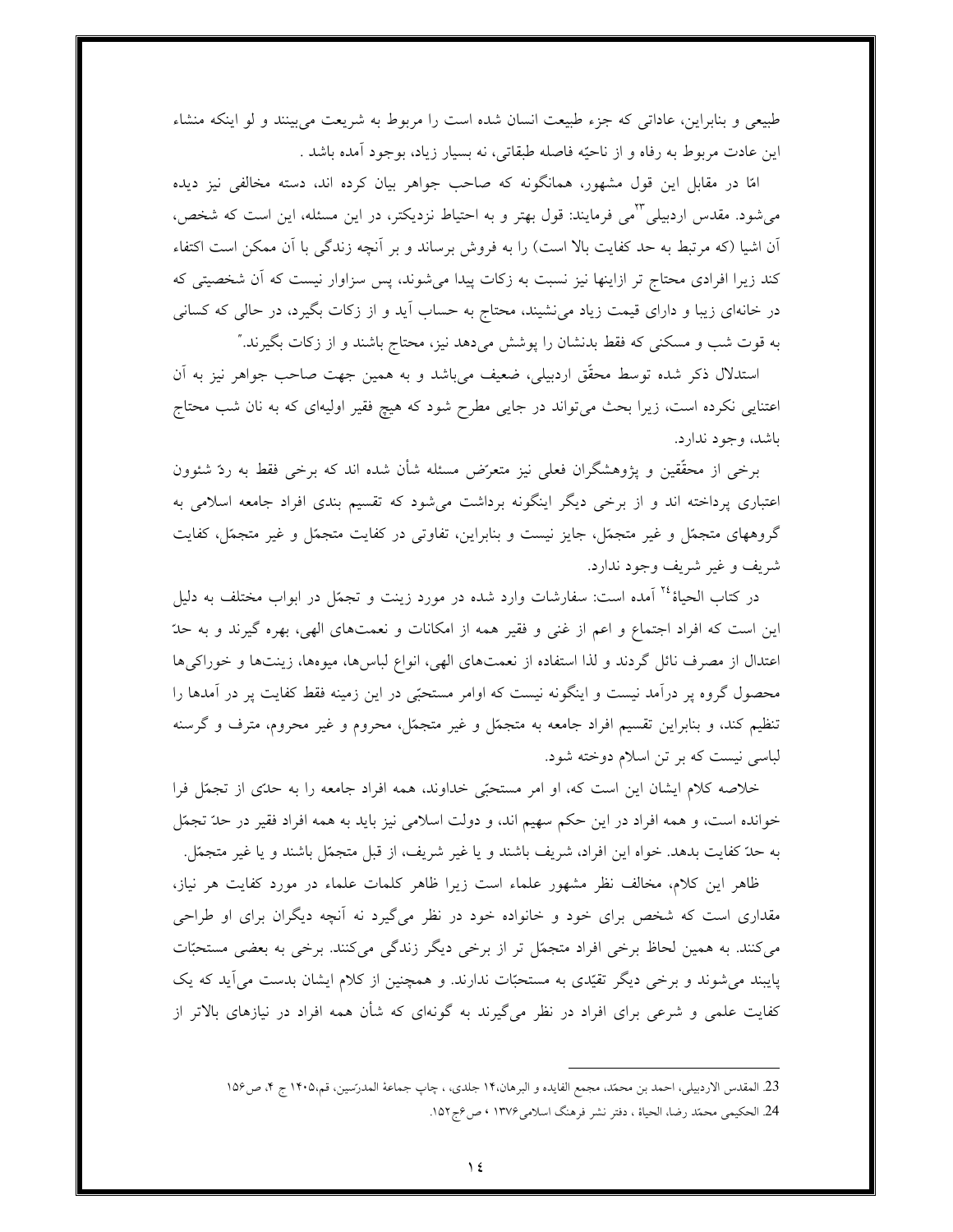نیازهای فیزیولوژیک، یکی است، همه افراد به یک حد از تجمّل نیاز دارند. بنابراین باید أن حد برای أنها فراهم شود، خواه از قبیل متجمّل باشند خواه نباشند. همه افراد باید وسیله سواری مناسب و نزدیک به یکدیگر داشته باشند، شریف باشند و یا نباشند.

آقای احمد عابدینی °`نیز بعد از تعریف شأن در مورد برداشت افراطی از تأثیر شأن براستحقاق زکات میگویند: محلّ بحث ما شأنهای اعتباری است که واژگانی مانند مقام، منزلت، رتبه، شکوه و… تا اندازهای معنی آن را به ذهن نزدیک میکند، ایشان میگوید میتوان از آیات قرآن بدست آورد که شأنهای نشأت گرفته از امور اعتباری نه تنها منشأ دینی و شرعی ندارند، بلکه پیوسته مورد هجوم انبیاء بوده و از رسالت انبیاء، مبارزه با اشراف و حمایت از مستضعفانی بوده که اشراف آنان را از اذَّلنا بادی الرأی (افرادیست در ابتدای نظر) قلمداد کرده<sup>۲</sup>٬ سپس میگویند اگر کسانی باید شرافت به خود بگیرند و با شریفشان نشست و بر خاست داشته باشند، انبیاء سزاوارترین گروه بوده اند، زیرا افزون بر رسالت وپایگاه والا و بلند معنوی، دلیل شرعی نیز برای کار خود داشتند، قرآن زی شرافت به خود گرفتن را نمی پسندد و نشان میدهد که خداوند نه تنها تقسیم جامعه را به گروه شریف وغیر شریف بر نمی تابد و نمی پذیرد، بلکه حتّٰی چند لحظه یا چند روزی با شریفان نشستن و ذی شریفان به خود گرفتن را نیز برای هدایت آنها بر نمی تابد و اَنگاه میگویند، گیریم که نگه داشت شأن جایز، مستحب یا واجب باشد، منبع این، اموال خود شخص است و حاجی دارای شرافت با پول خود، مرکب مناسب با شأن خود را تهیّه میکند و هیچ گونه دلیلی بر جایز بودن از بیت المال برای نگه داشتن شأن اشخاص در دست نیست."<sup>۲۷</sup>

از کلمات علمای اسلام در مورد فقرا و رعایت شأن در استحقاق زکات روشن میگردد که اکثریت آنها رعايت شرف افراد و عادات متعارف و لو شخصي را، در خط فقر لازم مي دانند و فقط برخي لحاظ شرف و عادت را تا حدی قبول داشتند که با توزیع عادلانه ثروت تناسب داشته باشد. بنابراین در کلمات علما، خصوصًا علمای عصر حاضر، اختلاف است و برداشت واحدی نیز، وجود ندارد و با توجه به اینکه، این گونه معنا برای فقر و فقیر در ظاهر یک نوع توسعه در معنای فقر است، در اینجا، باید ادله مسئله مورد توجه مجدد قرار گیرد و به سه سئوال پاسخ داده شود:

۱. آیا عرف غیرمتشرعه چنین توسعهای در معنای فقر میدهد، و آیا از دانشمندان جوامع و ملل دیگر کسانی هستند که معتقد به چنین توسعه ای باشند؟

۲. اگر چه عرف چنین توسعه ای در معنای فقر را قبول ندارد، أیا شرع توسعهای در موضوع فقر ایجاد كرده است، بدين ترتيب كه شرع با لسان تعبّد در معنا و موضوع فقر توسعه داده باشد؟

۳. چنانچه شرع فقر و فقیر را به مانند فقر و فقیر عرفی بداند آیا شرع توسعه ای در حکم پرداخت زکات به فقرا داده است، بدین ترتیب که شرع، فقرا را همان فقرای عرفی بداند و لکن در کنار فقراء، چنین افرادی را نیز، به حکم فقرا ملحق کرده باشد؟

27. همان

<sup>25.</sup> عابدینی، احمد، مجله فقه کاوشی نو در فقه اسلامی، مقاله امام خمینی و ساده زیستی ،پاییز و زمستان ،۱۳۷۸، شماره ۲۱و۲۲ ص. 26. همان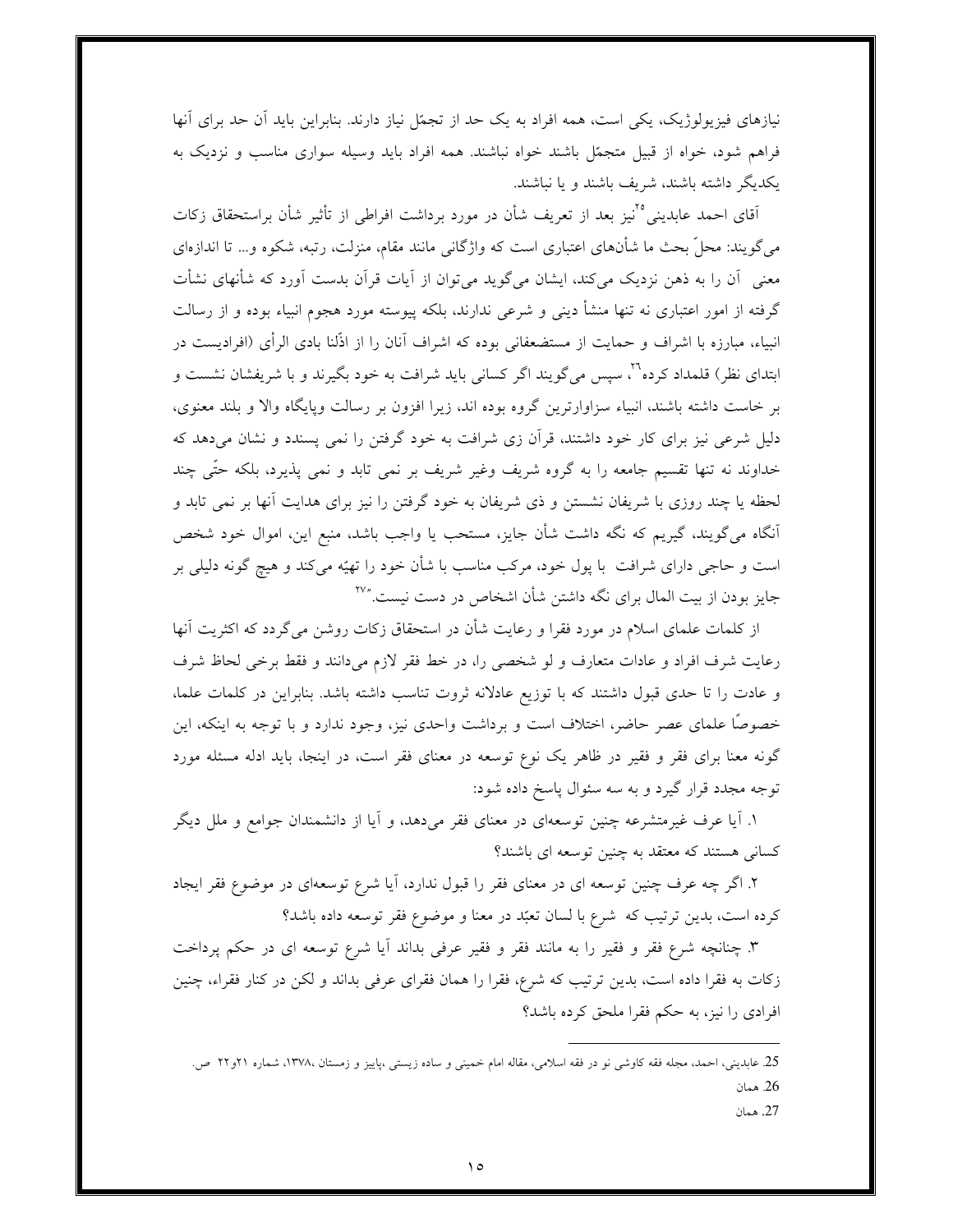بحث در مورد سول اول ، گذشت و دانسته شد که در عرف غیر منتشرعه نیز نظرات متفاوتی وجود دارد اما در مورد دو سوال دیگر باید به ادله شرعی رجوع کرد.

۲–٤. ادلّه ای که می توان برای دخالت شأن درفقر ذکر کرد

با توجه به اینکه علماء اسلام بدون دلیل فتوا نمی دهند لازم است در اینجا به مبنای حکم آنها پرداخته شود و همچنین دلیل آنها مورد نقد و تحلیل قرار گیرد.

۱. اوّلین دلیلی که ممکن است در مورد این حکم بیان شود و قبلاً به آن اشاره شد، صدق ادّعای لفظ فقیر و عدم غنا بر این گونه افراد است. در روایات باب زکات وارد شده است که تا زمان بی نیازی و غنا میتوان از زکات به فقرا پرداخت کرد، و با توجه به اینکه بی نیازی برای انسانهای شریف یک حد است و برای انسانهای غیر شریف حدّ دیگر است، باید بین این دو دسته فرق گذاشت و هر کدام را به اندازه شأن و رفع فقرشان رسیدگی نمود. به عبارت دیگر، آزادی مصرف حلال باعث عادات متفاوت میگردد و ترک عادت موجب عسر و حرج است و لذا مى توان گفت سطح كفايت از مصرف، سطحى است كه عسر و حرج را از شخص بر طرف کند و با توجه به اینکه عسر وحرج سه نوع است، نوعی، صنفی و شخصی ، بنابراین رفع فقر یعنی رفع عسر حرج شخصی، صنفی، و نوعی از افراد و طبقات مختلف و لذا برداشتن فقر از جامعه يعني دادن حد كفايت مطابق شأن افراد و اين همان شرح عرفي بودن رعايت عادت و شرف در فقر است.

این استدلال میتواند مورد اشکال باشد زیرا همانگونه که در ادبیات بحث آمد، نیازهای شأنی نیز دارای مراتب است و حدی از رعایت شرف افراد در حد کفایت قرار میگیرد و عرف نیز آن را میپذیرد، ولی آن مقداری که مرتبط به سطح سوم مصرف است و بالاتر از کفایت جایی در ضرورت و کفایت ندارد.

۲. دلیل دوّم روایاتی است که در آنها مراتب غنا و حدّ کفایت، متعدّد ذکر شده است و به همین جهت مرحوم مفید<sup>7۸</sup>درمقنعه فرموده اند که کمترین چیزی که می¤وان از زکات به فقیر داد پنج درهم و بیشتر است زیرا آن کمترین چیزی است که در حد اول زکات واجب می شود و برای حد بالای آن نیز محدودهای نیست، زیرا که مردم کفایتها متفاوتی دارند و شیخ طوسی نیز در مورد آیه زکات میفرماید: برای پرداخت زکات در طرف بالای آن حد مخصوصی نیست.

در روایات از موسی بن جعفر (ع<sup>۲۹</sup> وارد شده است که اسحاق بن عمّار میگوید، به امام کاظم (ع) گفتم آیا از زکات میتوان هشتاد درهم به یک شخص داد، امام فرمودند: آری و میتوانی بر آن بیافزایی، یرسیدم: آیا صد درهم، امام فرمود: آری و اگر قادری او را بی نیاز کن.

<sup>28.</sup> المفيد، محمّد بن محمّد بن نعمان، مقتعه في الاصول و الفروع، چاب مكتبه الدروس، قم، ،١٣٧۴ مص٢٢٣.

<sup>29.</sup> الحرّ العاملي، محمّد بن حسن، وسائل الشيعه، باب ٢۶، چاب موسسه آل بيت،١۴١۶ج٩ ص٢٥٩.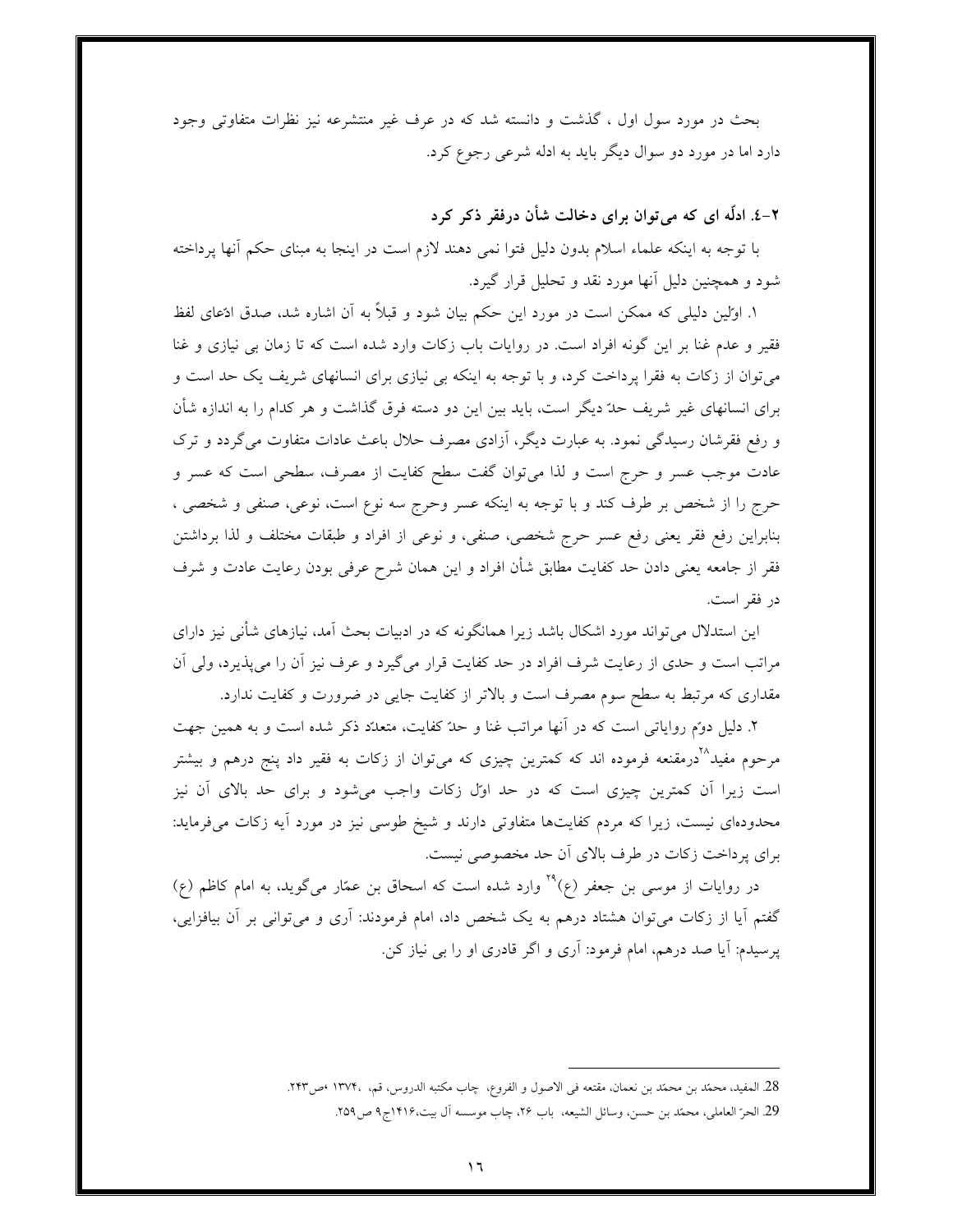میزان پرداختی زکات مورد تأیید قرار گرفته به یک فرد، در روایات مختلف، کرر حد سیصد درهم، چهارصد درهم، پانصد درهم، سه هزار درهم و حتّى، ده هزار درهم بيان شده است. بنابراين شايد شأن متفاوت افراد مورد توجه بوده است که کفایات متعددی مطرح شده است.

امّا دلالت این دسته روایات نیز، محل خدشه و ایراد است، اولاً این روایات به طور اجمال شأن متفاوتی را برای افراد اثبات میکنند و این شئون میٍتواند از ناحیه تفاوت زندگی اشخاص ، محیط زندگی، ابزار و وسایل، سطح معاشرتها، شغلهای انتخابی، سلامت یا مرض و بعد خانوار و غیر آن باشد ولکن دلالت عرفی رعایت شرافت در حلهّ بالا، مانندگرفتن خدمتکار واحد و متعدّد به جهت شرافت از ناحیه ثروت و مال و یا رعایت تجمّل در سطح بالا، محلّ تردید است. بنابراین باید، در این روایات، به جهت عدم عموم و یا اطلاق، قدر متیقن آنچه می توان فهمید را برداشت کرد و آن می تواند در ارتباط با نیازهایی که در بالا بيان شد، باشد. ثانياً: در بعضي روايات ديگر بر خلاف اين مطلب تصريح شده است.

حسین بن علوان از امام صادق(ع) روایت<sup>۳۱</sup> میکند که امام (ع) از پدرشان نقل میکنند که علی (ع) میگفتند دین بدهکاران را از صدقه و زکات، هر چه باشد بدهید و امّا، در مورد فقرا احدی بیش از ۵۰ درهم داده نشود و کسی که دارای پنجاه درهم و یا به اندازه آن (از دیگری) طلب دارد از زکات داده نشود. البتّه علما به این روایت عمل نمی کنند، زیرا آن را در مقابل روایات بدون حد می بینند، در حالی که دلالت آن می تواند در ارتباط با زمان وجود حکومت اسلامی بالفعل توجیه شود. با توجه به اینکه حضرت علی (ع) حاکم اسلامی بوده اند و برنامه ریزی حاکم در سطح کلّی است. در آن زمان، متوسط حد فقر افراد با مخارج متفاوت، که فاصله چندانی با یکدیگر نداشته است، پنجاه درهم بوده است و امام فرموده بودند بیش از این، به افراد داده نشود و این منافاتی با تفاوت اندک خطوط فقر ندارد، در حالی که این روایت سازگاری با فاصله شدید خطوط فقر با یکدیگر ندارد. این برآورد متوسط در زمان امام صادق(ع)، در زمانی که حاکم بالفعل نبوده اند به گونهای دیگر بوده است. در روایت است که<sup>۳۲</sup> ابابصیر میگوید از امام صادق(ع) درمورد مرد کفّاشی که هشتصد درهم یول دارد و دارای عائله زیادیست، سؤال کردم که آیا او میتواند برای مخارجش از زکات بگیرد؟ امام صادق (ع) فرموند: آیا سود کارش به اندازه کفاف خوراک عیال او میباشد، به گونهای که مقداری نیز، زیاد بیاورد، ابابصیر میگوید: در جواب گفتم: آری، امام پرسیدند: چقدر زیاد میآورد، ابا بصیر میگوید، گفتم: نمی دانم و امام در جواب گفتند: اگر نصف مقدار خوراک را زیاد بیاورد از زکات نگیرد واگر کمتر از نصف خوراک را زیاد بیاورد از زکات بگیرد.

بنابراین امام صادق(ع) بدون توجه به شرف و شأن افراد، مقدار متوسطی را برای حدّ فقر بیان میکنند و این مقدار با فاصله شدید طبقاتی در جامعه سازگار نیست، زیرا مطابق قانون انگل در اقتصاد اغنیاء نسبت به طبقات دیگر جامعه درصد کمتری از در آمد خود را به خوراکشان اختصاص میدهند و بنابراین این کلام امام(ع) با رعایت شرف در همه مراتب سازگار نیست. در ادامه روایات ابابصیر میگوید به امام

<sup>30.</sup> الحرّ العاملي، محمّد بن حسن، الوسايل الشيعه، ، ٢۶٠، باب٢٢ ج ٩ص١٥٨.

<sup>31.</sup> الحرّ العاملي، محمّد بن حسن، وسائل الشيعه، باب ٢۴، حديث شماره ١٠، جاب موسسه أل بيت ١۴١۶ج ٩ ص٢۶١.

<sup>32.</sup> الحرّ العاملي، محمّد بن حسن، وسايل الشيعه، ج٩ص٢٣ .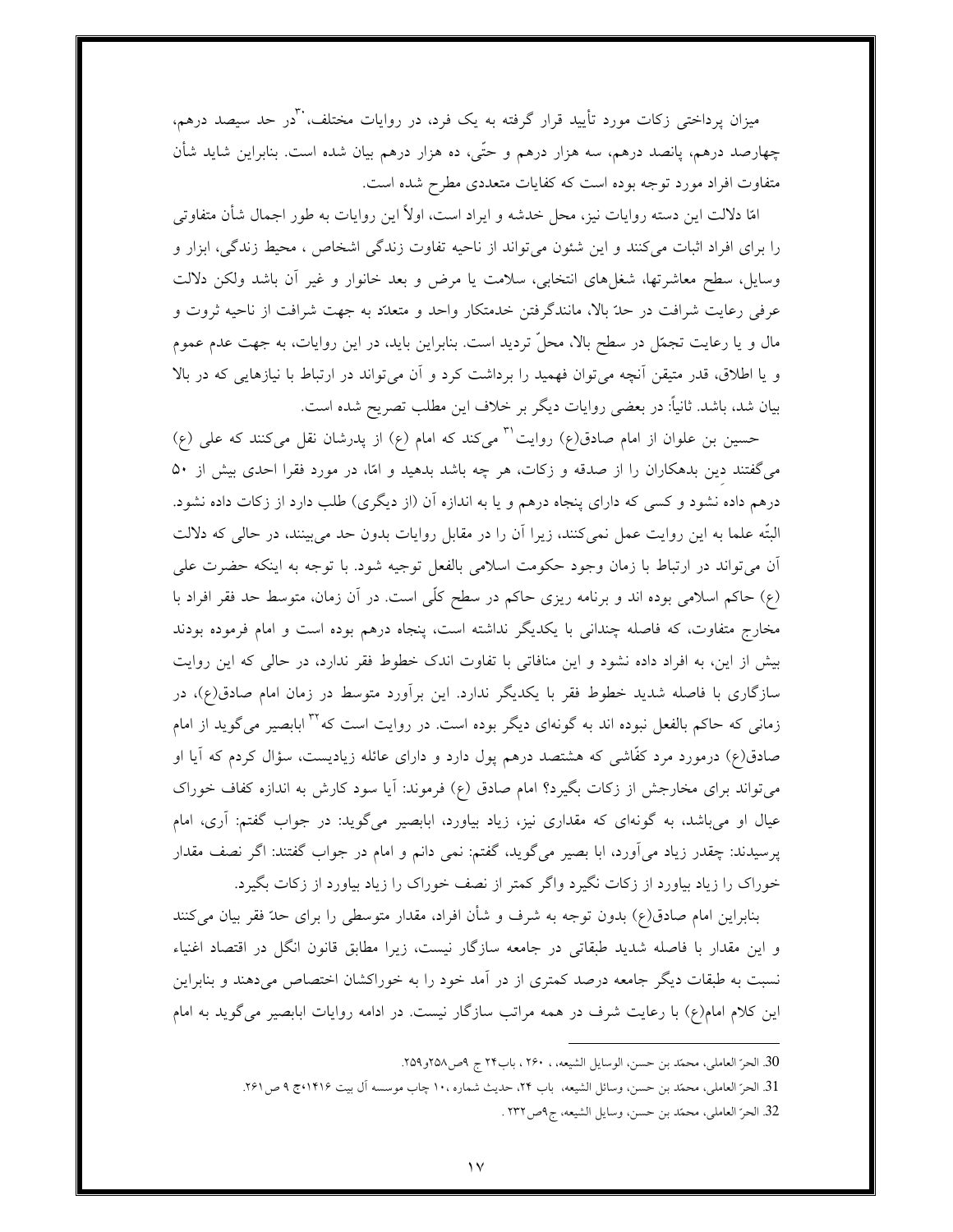صادق(ع) گفتم آیا چنین فردی ممکن است زکات بر عهده اش واجب گردد امام گفتند: آری، گفتم: با آن زکات چه کند؟ امام در جواب فرمودند با آن زکات بر خوراک و پوشاک عیال خود توسعه دهد و مقداری از آن را به دیگران بدهد و آنچه از زکات میگیرد آن را برعیال خود تقسیم نماید تا آنها را به بقیّه مردم مردم ملحق كند."و حضرت امام صادق مىفرمايند: از زكات بر فقرا توسعه دهند تا آنها را به بقيّه مردم ملحق کنند و مراد از الحاق به مردم در این جا، رساندن فقرا به طبقات متوسط و کمترین مقدار کفایت است نه الحاق أنها به طبقات بالا در حالي كه لحاظ همه نيازهاي مرتبط با شرف به معناي الحاق فقرا به حدَّى بيش از مقدار گفته شده خواهد بود كه اين خلاف ظاهر روايت است. ثانياً، جواب ديگرى كه میتوانیم به این دسته از روایات بدهیم این است که بگوییم ممکن است بی نیازکردن در این روایات در ارتباط با قرض باشد نه فقر و برای قرض نیز محدودهای نیست. ثالثاً، ممکن است اختلافات خطوط فقر در روایات مربوط به نیازهای اتفاقی میان خانوادهها باشد. حوادث اتّفاقی برای افراد، در جامعه، نیازهای متفاوتی ایجاد میکند. مثلاً مخارج افرادی که دارای امراض هموفیلی، سرطانی و کلیوی هستند بسیار بالاست، این مخارج ضروری ربطی به شرف آنها ندارد بنابراین خطوط فقر متفاوتی ایجاد می شود، مگر اینکه گفته شود مخارج اتفاقی وغیر معمول در خط فقر گنجانده نمیشود. رابعاً، افراد شریفی که مردم نیز به جهتي از آنها اطاعت مي كنند تعدادشان اندك است و رعايت حال آنها در جامعه نمي تواند توجيه فاصله شدید طبقاتی در جامعه و حفظ آن بوسیله حاکم اسلامی باشد.

۳. دلیل سوم روایاتی است که در آنها ذکر گردیده است که میتوان به کسی که دارای خانه، خادم و غلام است نیز از زکات به جهت رفع فقرش پرداخت کرد و این روایات با این مقدّمه میٍتواند دخالت شرف را در فقر مورد تأکید قرار دهد، که بعضی افراد شرافتشان ایجاد میکند که دارای خادم باشند و با توجه به اینکه نیازهای مرتبط با شرف و شأن نیز یک نوع نیاز ضروری مورد توجه در خط فقر است، بنابراین لزومی ندارد که از خادم و اسب صرف نظر شود یا به فروش برسد تا اینکه فرد بوسیله پول آنها خود را از فقر دور نگه دارد واین چنین شخصی میتواند برای نیازهای دیگرش از زکات بگیرد. درروایت موثقی "آز سماعه نقل شده است که میگوید از امام صادق(ع) از زکات سؤال کردم، آیا درست است که به کسی که دارای خانه و خادم است از زکات داده شود. امام فرمودند: آری، مگر اینکه خانه او انبار غلّهای باشد که از غلَّه اّن درهمهایی بدست اّید که اّن برای خود او و عیال او کافی باشد. پس اگر اّن مقدار غلَّه برای خوراک و پوشاک او و عیال او، در حالی که اسراف نمی کنند، کافی نباشد، زکات برای آنها حلال است و اگر أن مقدار غلّه أنها را كفايت مي كند، زكات حلال نيست.

در مورد دلیل سوم نیز علاوه بر ایرادی که بر دلیل اول گذشت نظیر عدم صدق عرفی فقیر بر افرادی که در طبقه بالایی از مصرف هستند و به جهتی محتاج نیازهای روزمره شده اند و میتوانند با پایین آوردن سطح زندگی خود بر اقل کفایت اکتفاء کنند، میتوان ایراداتی در خصوص آنها داشت و گفت که اولاً خانه، خادم و اسب که در روایات ذکر شده است، در ارتباط با نیازهای مرتبط با شرف که بیش از رعایت

<sup>33.</sup> الحرّ العاملي،محمّدبن الحسن، وسايل الشيعه ، باب ١٠ ابواب المستحقّين الزكاة چاپ آل بيت، ١۴١۶، ج ٩ ، ص ٢٣٥.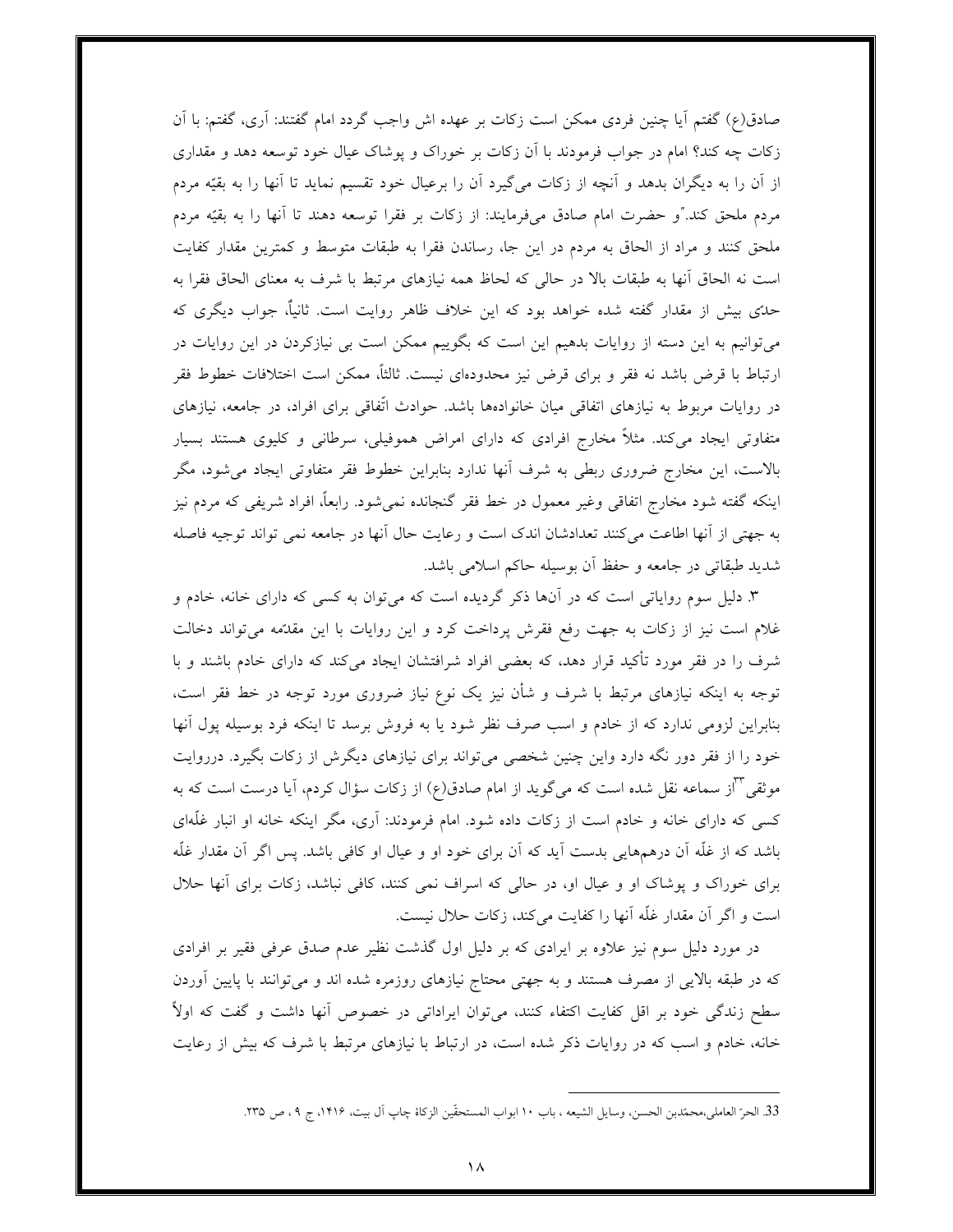أبرو در سطح دوٌم مصرف است، نیست بلکه، اینها مصادیقی از نیازهای ضروری هستند. همچنان که انسان به خانه نیاز دارد، در مواقعی، نظیر معالجه و درمان، به بعضی خدمات ضروری محتاج است، چنانچه بعضی از این دسته روایات بر این مطلب مهر تأیید میگذارند. در خبر اسماعیل بن عبد الغریز آمده است که امام صادق(ع) در خطاب به کسی نسبت به این کلمه تردید کرده بود میفرمایند: آیا تو میگویی: به او امر کنم که خانه اش را که عزّت و محلّ سر فرود آمدن اوست به فروش برساند؟ یا خادمی که او و خانواده اش را از گرما و سرما حفظ میکند به فروش برساند؟ یا امر میکنی که غلامش و اسبش را که وسیله بدست آوردن اسباب معاش و رزق و روزی اوست به فروش برساند. بنابراین، خانه و خادمی که یک نیاز ضروری است و به عنوان عامل عزّت که مربوط به سطح دوّم مصرف است، مطرح شده است، ربطی به نیازهای مرتبط با شرف که در رتبه بالاتر از ضروریّات است، ندارد. ثانیاً، خانه و خادمی که در روایات موثق و صحیح ذکر شده است ، دارای یک نوع خصوصیّت میباشد که نمی توان از آنها، این حکم کلّی را استخراج کرد، که هر کس در هر سطحی از زندگی عادتی پیدا کرده باشد، باید حاکم اسلامی کمبود اَن را ترمیم کند. بلکه در خود روایات، شاهدی بر وجود خصوصیّت دیده می شود. در یک روایت ذکر شده است که اینها مالی نیستند، در روایت دیگر ذکر شده است که اینها چیزی نیستند و این دو نوع، از مالهایی نمی باشند که می توان بوسیله فروش آنها لوازم ضروری زندگی را خرید، همچنین ممکن است بین فرد و خادم، غلام و کنیز او یک رابطه عاطفی و انسانی حاکم باشد که در دیگر اشیاء وجود ندارد.

۴. دلیل چهارم این است که خداوند در قرآن فرموده است، که با زنان خود به شکل<sup>۳ م</sup>عروف معاشرت داشته باشید و آنها را به°<sup>۳</sup> معروف نگه دارید، این خطاب به همه مردان اعم از فقیر و غنی است و از این اً یه برداشت می شود که در نفقه واجب نیز باید وسایل مورد نیاز همسر مطابق با عادات امثال او و یا مطابق عادات شخصی او، در صورتی که ترک آن باعث عسر و حرج باشد، رعایت شود زیرا که اینگونه رفتار معاشرت به معروف است، بنابراین چون عادات امثال یک زن در طبقات مختلف درآمدی متفاوت است و شئوون متفاوتی برای زن ایجاد میکند و با توجه به اینکه علماء، در این زمینه، میان نفقه واجب همسر و بقيه خانواده كه نفقه اشان واجب است، فرقي نگذاشته اند، بنابراين، نتيجه مي گيريم كه خانوادهها با توجه به طبقات متفاوت همسران و عاداتشان شئوون، و كفايت متفاوتى پيدا مى كنند وكفايت همسر، پدر، مادر و فرزندان در تعریف خطّ فقر در کلمات<sup>۳</sup> علماء لحاظ شده است که شخص باید مخارج زن و فرزند و ديگر افراد تحت تكلف خود را به حدّ كفايت داشته باشد، بنابراين شأن و شرف در فقر دخيل است.

این دلیل نیز، از جهاتی محل ایراد و خدشه است زیرا می توان گفت تردیدی نیست که در خط فقر مخارج خانواده و عیال قرار میگیرد، چنانچه در عروهٔ الوثقی<sup>۳۷</sup>آمده است که فقیر شرعی کسی است که

<sup>34.</sup> و أيه ١٩ سوره نساء، عاشروهن بالمعروف.

<sup>35.</sup> آيه ٢٢٩ سوره بقره،امساك بالمعروف او تسريح بالاحسان.

<sup>36.</sup> العروة الوثقي: وا لفقير الشرعي من لا يملك موذنة السنته له و لعياله و الغني الشرعي بخلافه.

<sup>37.</sup> الطباطبايي، محمّد كاظم، العروةالوثقي، المكتبه الاسلاميه، سال ١٣٩٩، چاپ ديگر ١٣٧۶.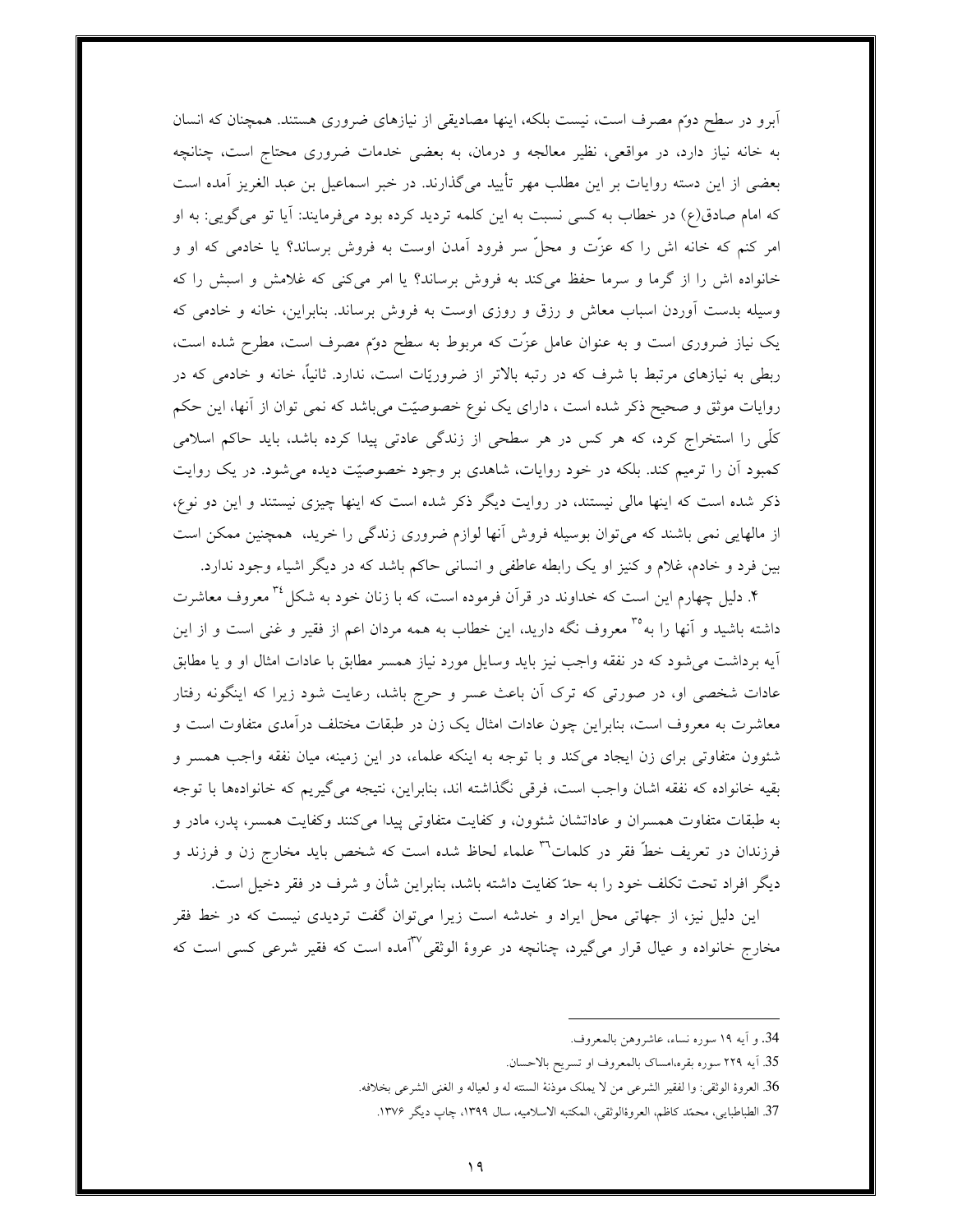مالک مخارج سال خود و عیال خود نباشد و غنی شرعی برخلاف آن است. در تحریر الوسیله<sup>۳۸</sup>آمده است که کسی که دارای کسبی است که بوسیله آن، خود و عیال خود را در حد شأن، اداره کند، از فقرا نیست. ولکن اینکه ادلّه و جوب نفقه همسر دلالت بر ارضای نیازهای مرتبط با شرف، در سطح سوم مصرف، داشته باشند، محلِّ خدشه است، زیرا مدرک وجوب نفقه همسر در این موارد یا عمومات و اطلاقات عاشروهن بالمعروف هستند و یا ادلَّهای هستند که موارد و مصادیق نفقه را بیان کرده اند و در جای خود بیان می شود که هیچ کدام از آنها دلالتی بر این مطلب ندارند، زیرا روایاتی که در صدد بیان موارد و مصاديق نفقه هستند هيچ صحبتي از رعايت شأن و شرف مصطلع در آنها نيست و آيات شريفهاي نظير، با همسرانتان به معروف معاشرت کنید، آنها را به معروف نگه دارید و یا با احسان طلاق دهید و مانند آن هم مربوط به معاشرتهای مستحب میباشد و هم نسبت به معاشرتهای واجب و میتواند احسانهای مستحب را شامل شوند. و در بعضی روایات<sup>۳۹</sup>تصریح بر خلاف آن شده است، چنانچه در یکی از آنها، از ائمه(ع) میپرسند که نفقه واجب چیست؟ امام (ع) میفرمایند، سه مورد خوراک، پوشاک و مسکن به شکلی که همسر را حفظ کند و بیش از سه مورد نفی شده است. همینگونه، جایی در این ادله برای رعایت شأن و شرف، در نفقه همسر و بنابراین در خط فقر، آن هم در حد بالا نیست.

۵. دلیل پنجم: روایاتی است که در نوع استحقاق زکات ما بین متجلّمین و غیر متجلّمین فرق گذاشته شده است و نیازهایی را در متجلمّین مورد توجه قرار داده است که در غیر متجمّلین لحاظ نکرده است. عبداللّه بن سنان کمی گوید، امام صادق(ع) فرمودند، که زکات چهارپایان از جمله شتر و گوسفند به متجلَّمین از مسلمان داده میشود و زکات طلا و نقره و اَنچه بوسیله پیمانه کیل شود و از چیزهایی است که از زمین خارج شود به فقرای خاک نشین، داده می شود. عبداللّه بن سنان می گوید گفتم چگونه همچنین حکمی داده می شود؟ امام فرمودند به جهت اینکه اینگونه افراد متجمّل اند و از مردم حیاء می کنند، پس به آنها نیز، آنچه زیباتر در نزد مردم است، داده می شود و همه آن چیزهایی که داده می شوند، نیز، صدقه اند." روایت دیگری نیز به این مضمون وجود دارد. بنابراین میتوان از این دسته روایات این گونه برداشت کرد که نوعی شأنیت برای افراد نسبت به نوع زندگی وجود دارد که در خط فقر مورد توجه است.

این دلیل نیز، از جهاتی دارای خدشه است، زیرا در هیچ کدام از این روایات اختلافی در میزان پرداختی به فقرا متجمّل و غیر متجمّل بیان نشده است بلکه اختلاف مربوط به نوع کالای پرداختی است. پرداخت یک اندازه، گاهی با دادن گوسفند و گاو و گاهی با دادن طلا، نقره و گندم حاصل میگردد و این روايت ربطي به ارضاء نيازهاي مر تبط با شرف در حد بالا ندارد.

امّا در جواب روایات مربوط به شرف، باید گفت که در مقابل این دسته روایات، روایات دیگری ذکر شده است که در آنها توجه به شرف و امتیاز مالی دادن به شرف مورد مذمّت قرار گرفته است، چنانچه مالک اشتر در وصف حضرت امیرالمومنین(ع) بیان کرده اند است"لیس للشریف عندک فضل منزلهٔ علی

<sup>38.</sup> الخميني روح اللّه، تحريرالوسيله، ، چاپ اسماعيليان، ج ١ ص٣٢۴.

<sup>39.</sup> الحرّ العاملي، محمّدبن حسن ،وسايل الشيعه، ، حديث٧، باب(١) ابواب النفقات٠ موسسسه آل البيت، ١٤١٦، ج ٢١، ص٥١١.

<sup>40.</sup> الحرّ العاملي، محمّدبن حسن، وسايل الشيعه ،باب ٢۶،از ابواب مستحقّين زكات، همان، ج4، ص٢۶٣.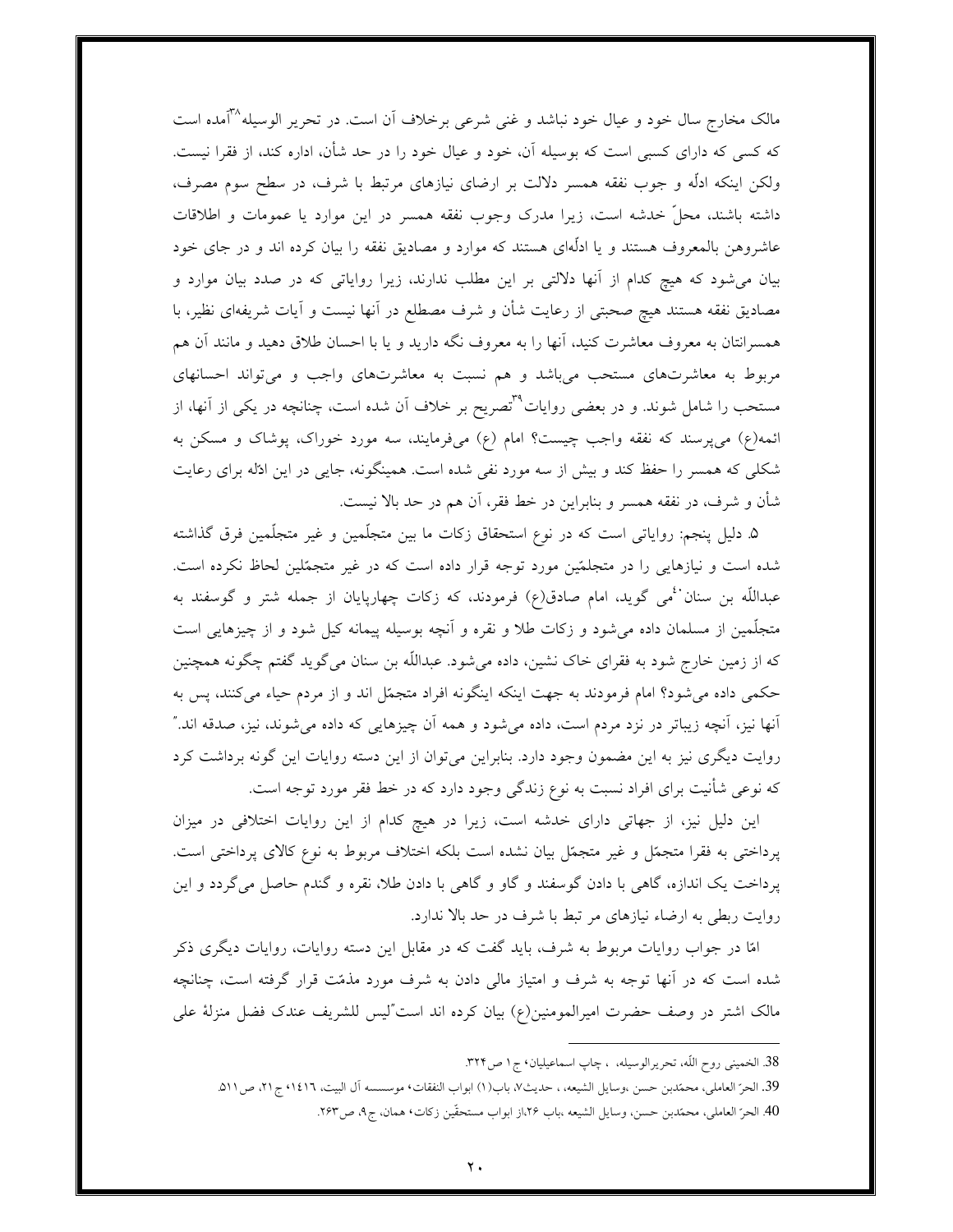الوضیغ<sup>۱،</sup>یعنی شریف و غیر شریف در مقابل تو یک جور بودند و شریف مقامش پیش تو بالاتر نبود. در روایت دیگری از علی ابن سیف المدائنی آمده است که علی(ع) هیچ شریفی را بر نوشیدنی مقدم نداشت. و اَنگونه عمل نکرد که پادشاهان عمل میکردند.<sup>۲</sup>ٔ و سیره پیامبر اکرم(ص) و حضرت علی(ع) نیز بر خلاف این بوده است و آنها در حسابهای بیت المال توجه به شرف افراد نداشتند. آیا حضرت علی(ع)به سادات که از شریف ترین افراد بوده اند توجه بیشتری میکردند؟ آیا آنها به اشراف زادگان و آن کسانی که از طبقات بالا بودند امکانات بالاتری میدادند؟ در یک روایت از حضرت علی (ع) است که دخترشان وسیلهای زینتی از بیت المال عاریه گرفت که بعد از سه روز به بیت المال باز گرداند و ایشان تا او را دیدند، ناراحت شدند و گفتند: ای دختر علی بن ابیطالب، نفس خود را از حق روی مگردان. آیا همه زنهای مهاجر، در این روز عید، به مثل همچنین چیزی خود را زینت میکنند<sup>۹۳</sup>آیا حضرت عل<sub>ی</sub>(ع) به جهت شأن و شرافت طلحه و زبیر که همه دارای افتخاراتی در سابق بودند و هم دارای مال و ثروتی شده بودند امتیاز ویژهای دادند؟ اینگونه مطالب با اسلام سازگار نیست. اگر توجّه به تجمّل افراد است درحدّ کفایت و حد<sub>ّ</sub>ی است که با فقر نیز، سازگار است چنانچه حضرت عل<sub>ی</sub>(ع)<sup>؛</sup>ٔدر مورد صفات صقین مي فرمايند:كه آنها در فقر نيز متجمّل اند.

<sup>41</sup>المجلسي، محمد باقر، بحار الانوار، ، الناشر دارالرضا، بيروت، ج٤١، ص٤٩٤.

<sup>42.</sup> المجلسي، محمد باقر، بحار الانوار، ، الناشر دارالرضا، بيروت، ج٣١،ص٣٢.

<sup>43.</sup> الحکیمی، محمّد رضا، ، دفتر نشر و فرهنگ اسلامی، ۱۶۰۸، ج۵ ص۱۲۸.

<sup>44.</sup> نهج البلاغه، ترجمه فيض الاسلام، ، چاپخانه سپهر ١٣٢۶،ص۶۱۶: و تجملا في فاقه.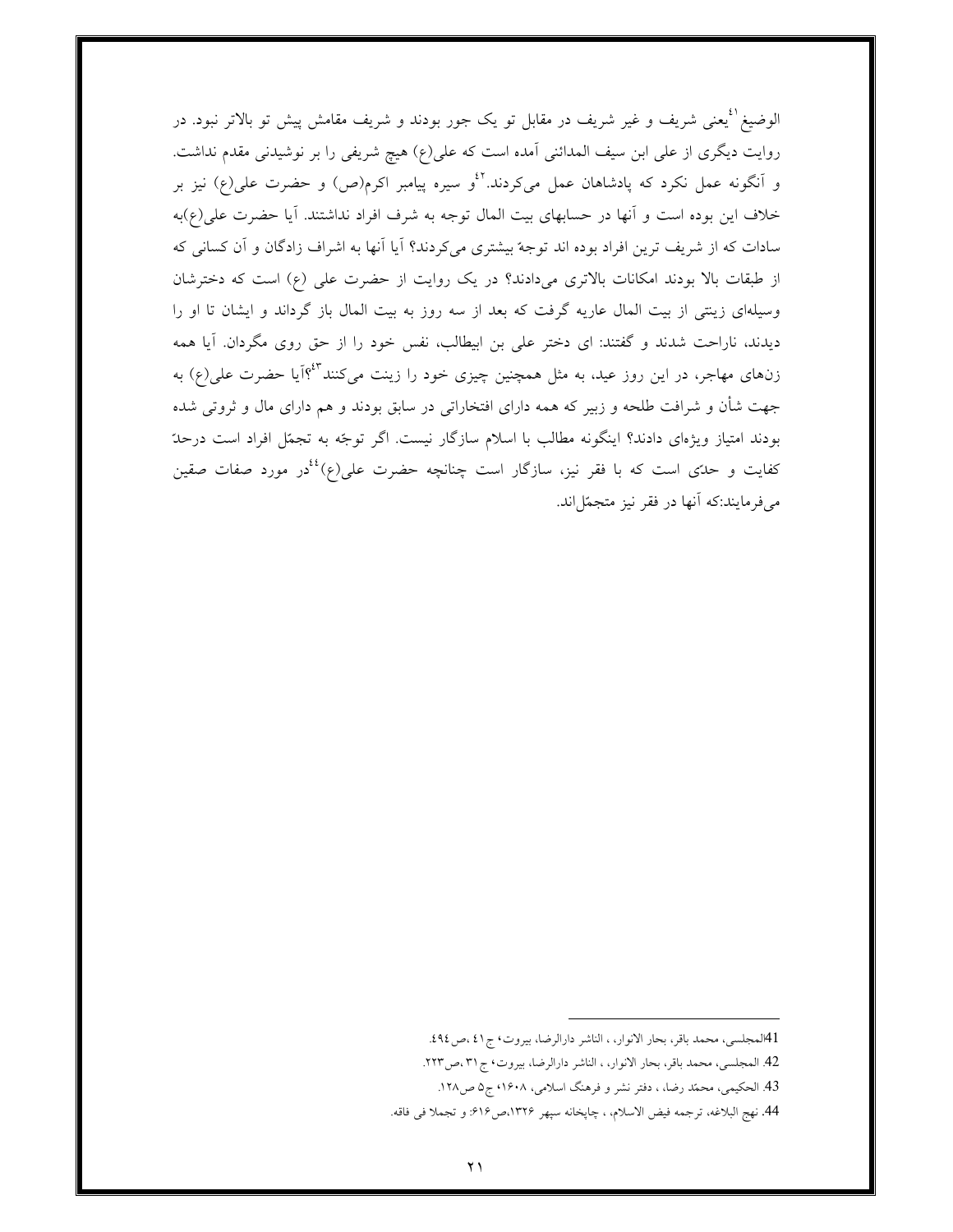### ٥. نتيجه گيري

۱. موادّ خامّی در متون اولیّه اسلامی وجود دارد که هنوز به صورت منظّم تدوین نشده است تا بتوان بر مبنای آن یک الگوی مناسب مصرف برای جامعه اسلامی تدوین کرد و همچنین برخی برداشتهای متفاوت از مبانی وجود دارد که ممکن است مرتبط با اسلام نباشد، چنانچه نظرات اختلافی نشانه این امر است که برخی از آنها باطل میباشند. تحقیق انجام شده، تحقیقی فقهی در مورد تأثیر شأن بر خطّ فقر میباشد که میتواند زمینه ای برای تحقیق بیشتر در مورد بعضی برداشتهای غلط از فقه اسلامی و روایات ىاشد.

۲. به نظر میرسد که ما باید شش نوع شأن متفاوت و مورد ابتلا با انواع معانی بیان شده داشته باشیم که منظور از رعایت شأن افراد فقیر در حد فقر، برخی از اَنها میباشد و این شئون متفاوت ًعبارتند از:

الف- شأن درآمدي(و يا مرتبط با ثروت). اين شأن با مقدار درآمد و دارايي فرد شكل مي گيرد و يک نقش اساسی در ارتباط با تقدّم و تاخّر بعضی از مصارف دارد. چنین شأنی به شخص اجازه ورود به سطوح بالای مصرف میدهد. اگر فرد دارای درآمد بالایی باشد، میتواند حتی به مصارف لوکس و غیر ضروری بپردازد ولی اگر ً درآمد بالایی نداشته باشد و درآمد او فقط در حد ضروریاتش او باشد، او نباید به مصرف غیر ضروری بپردازد، و چنانچه مصرف غیر ضروری داشته باشد، اسراف کرده است." مرحوم نراقی°<sup>،</sup>می فرماید: اگر درآمد فردی روزی دو درهم باشد و این دو درهم، حتّی، نتواند هزینههای ضروری او را پوشش دهد و چنین شخصی به نقاشی منزل خود و یا به طلا کاری خانه که از مخارج غیر ضروری هستند بپردازد، اسراف کرده است." این نوع از شأن را، شأن درآمدی این نوع از مخارج را مخارج بیش از شأن میگویند که ارتباطی با حد فقر ندارد و بلکه این نوع از شأن معیاری برای اسراف است و عدم لحاظ آن در مخارج، موجب بوجود آمدن اسراف میگردد. از این نوع شأن و همچنین مخارج بیش از شأن در ادبیات اقتصادی کمتر صحبت می شود و مصرف بهینه اقتصادی که از حدّاکثر سازی مطلوبیّت در اقتصاد متعارف بدست می آید، می تواند با این نوع از مخارج همراه باشد.یعنی ممکن است فرد در عین بهینه سازی دچار مصرف اسرافی نیز، باشد. البتّه از بعضی عبارات بدست میآمد که شأن دارایی، که نوعی از شرف به معنای لغوی برای فرد ایجاد میکند، زمانی که تبدیل به عادت شود در حد کفایت و در خطّ فقر نقش دارد و این مطلب، موضوع بحثی بود که گذشت و به خطای برداشت در آن اشاره شد.

ب– شأن مرتبط با عادت این شأن، شأنبی است که از ناحیه عادت مصرفی برای فرد بوجود می آید و معمولاً خط فقر را در دامنه ای قرار میدهد که خیلی شدید نمیباشد و با رعایت آن در خط فقر، فرد در عسر و حرج قرار نمی گیرد. در عبارات علماء گاهی از این نوع شأن نیز، تعبیر به شرف شده است و مراد از رعایت اَن در حد فقر، رعایت عادات بدست اَمده از زندگی سطح ِ بالا میِباشد که ترک اَن موجب عسر و حرج است. البتّه دایره پذیرش این حکم توسط برخی از علمای معاصر محدود گشته است و

<sup>45.</sup> النراقي، احمد، عوايد الايّامانتشارات مركز النشر التابع لمكتب الاعلام الاسلامي، ص ۶۳۳.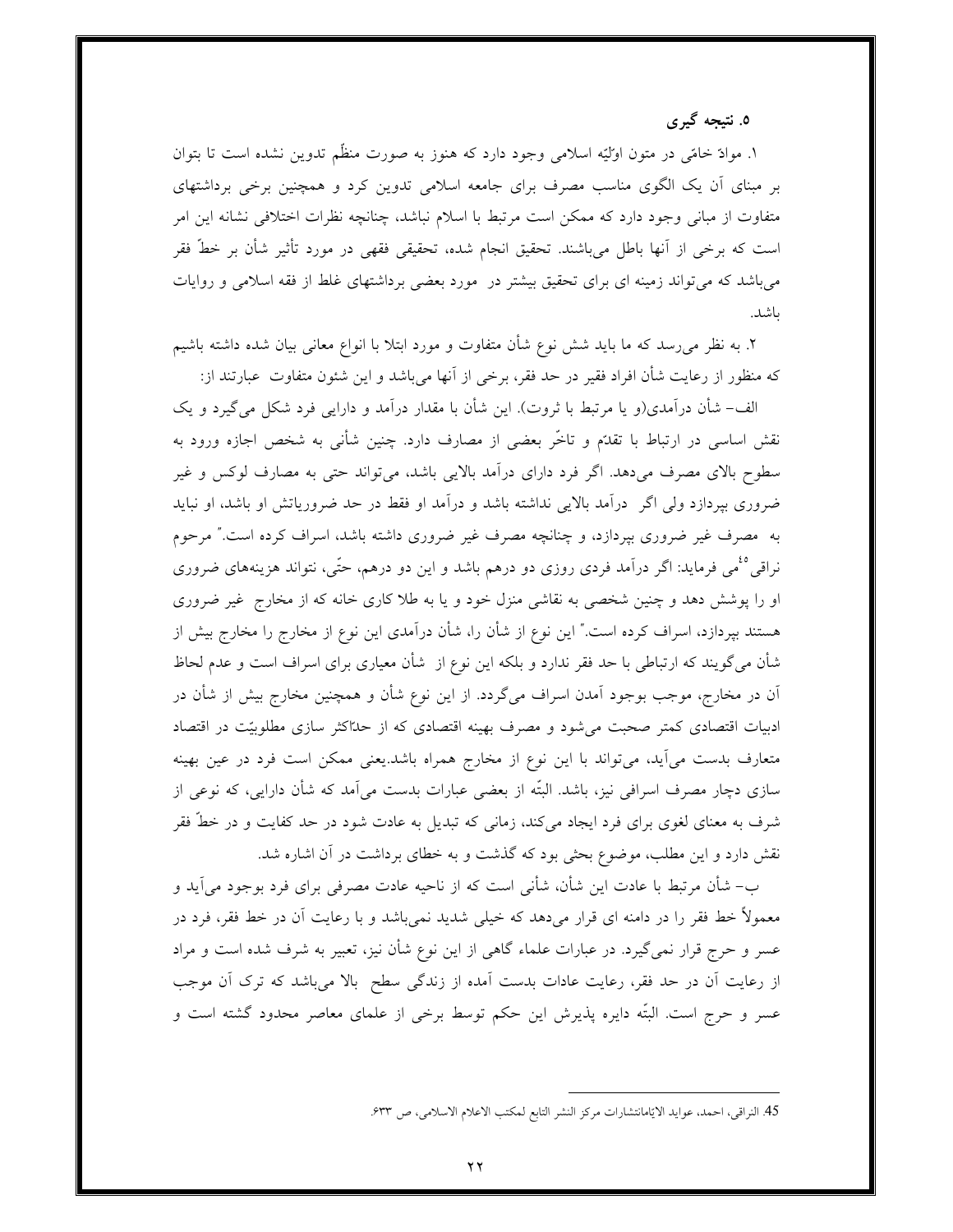فرموده اند تا زمانی باید مورد توجه قرار گیرد که باعث فاصله شدید طبقاتی نگردد. این نوع از شأن که در ارتباط با مصرف دائمی<sup>۶٬</sup> است محلّ بحث مقاله بود.

ج- شأن مربوط به سليقه در انتخاب شغل، هر كس مطابق استعداد و علاقه خود شغلي اختيارمي كند و هر شغل اقتضاءاتی مخصوص خود دارد. این نوع از شأن مطابق برخی از نظرات در خطّ فقر دخالت دارد و بحث فعلی نیز، به آن نمیپردازد.

د– شأن شرف، نسب، اَبرو در روابط اجتماعی: این نوع از شأن نیز، براَمد از یک نیاز حقیقی می باشد که هم علمای غرب و هم علمای اسلام بر لحاظ آن در خط فقر تأکید دارند و در تعابیر نیز،گاهی از آن به عزت وگاهی به شرف یاد شده است و بحثی که گذشت به برداشت افراطی رعایت شرف نسب در خط فقر پرداخته و حدّ صحیح آنرا معیّن کرد

س− شأن زهد و قناعت، با توجه به اینکه امر به زهد یک تکلیف حرجی است و اسلام زهد و قناعت را واجب ندانسته است، بنابراین، افراد در جامعه ً ممکن است، مطابق درجات ایمانشان زهد و قناعت داشته باشند، و بنابراین، هر کدام شأن و حد کفایتی مرتبط با خود می،یابند و معمولاً این نوعاز شأن، از زمانی که تبدیل به شأن عادتی میشود و در خط فقر داخل میگرددَ.

و– شأن اعتباري، اين نوع شأن نيز، مربوط به شأن بدست آمده از ناحيه ً مقام اعتباري است، يعني شأني نیست که عادت ساز باشد ولی میٍ تواند شخص را صاحب درآمد بالا کند و حتی به او این اجازه دهد که به سطح بالاتر مصرف يعني تا حدّ اتراف برسد. اين نوع شأن ارتباطي با خط فقر ندارد و در خلال بحث در مورد كلمات علما به عدم دخالت آن در خطّ فقر اشاره شد

ه– شأن فزيكي و شأن مرتبط با منطقه جغرافيايي اين نوع از شأن نيز، باعث عادات نوعي متفاوت میگردد و دخالت آن در خط فقر محل وفاق همه علماو دانشمندان است

اینها شئون متفاوتی هستند که برخی بر خط فقر تأثیر گذار میباشند و در مقاله بر این مطلب تأکید شد که از شئون بالا، شأن اعتباری، شأن درآمد و دارایی به طور مستقیم ارتباطی با خط فقر ندارند.

۳. این تحقیق، اگر چه برای دخالت شان در خط فقر استدلال میکند،و بنابراین، یکی از عناصر تأثیرگذار بر حدکفایت را شأن افراد فقیر میداند و لکن این تاثیر به حدی است که موجب فاصله طبقاتی شدید نگردد، و بنابراین دامنه تغییر کفایت، از این جهت، خیلی زیاد نمیباشد و دخالت شأن و شرف در کفایت، به صورت افراطی، برداشتی غلط از مبانی اسلام میداند.

۴. افراد با افزایش درآمد دائمی اشان، نوعاً، مصرفشان را افزایش میدهند، ولی با کاهش درآمد بسته به عادات بوجود آمده اشان مصرف خود را کاهش میدهند و اینجاست که شأن افراد در کفایت تأثیر گذار است.

۵. همانگونه که در خلال بحث ذکر شد، شأن و شرف انواعی دارد و یکی از آنها شرف مرتبط با اصل و نسب است. شرف مرتبط با اصل و نسب میٍتواند کفایت فرد و خانواده را تا سطح دوم مصرف تحت

<sup>46.</sup> اولین بار، فریدمن در میان اقتصاددانان با تئوری مصرف خود به آن اشاره کرده است.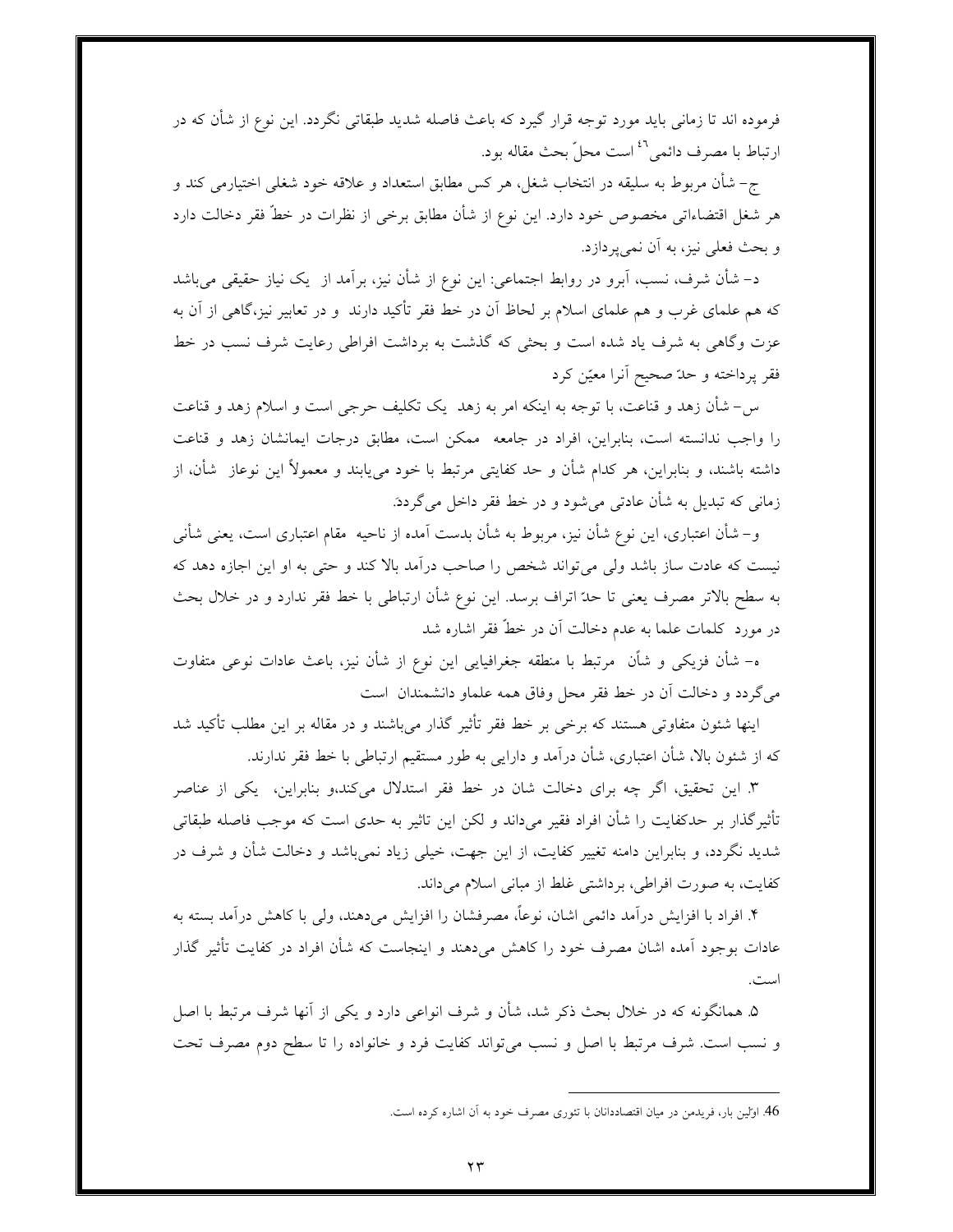تأثیر قرار دهد و لکن نمی تواند نتایج چندانی در کفایت افراد وخانوار در سطح کلان جامعه داشته باشد، زیرا افرادی که دارای چنین شأنی میباشند نادر بوده و بنابراین اثر قابل ملاحظهای بر کفایت نوعی فرد و خانواده ندارند و چنانچه مصرف آنها الگویی برای جامعه باشد، اثر آن در شأن بدست آمده از ناحیه عادت در بقیه اقشار جامعه ظاهر میگردد.

۵. تحصیلات، شغل و منطقه جغرافیایی، زندگی شهری و روستایی، هم تأثیر مستقیم بر شأن و کفایت دارند و هم دارای تأثیر غیرمستقیم میباشند که تأثیر غیرمستقیم آن از ناحیه ایجاد عادات جدید بر شأن و كفايت ميباشد.